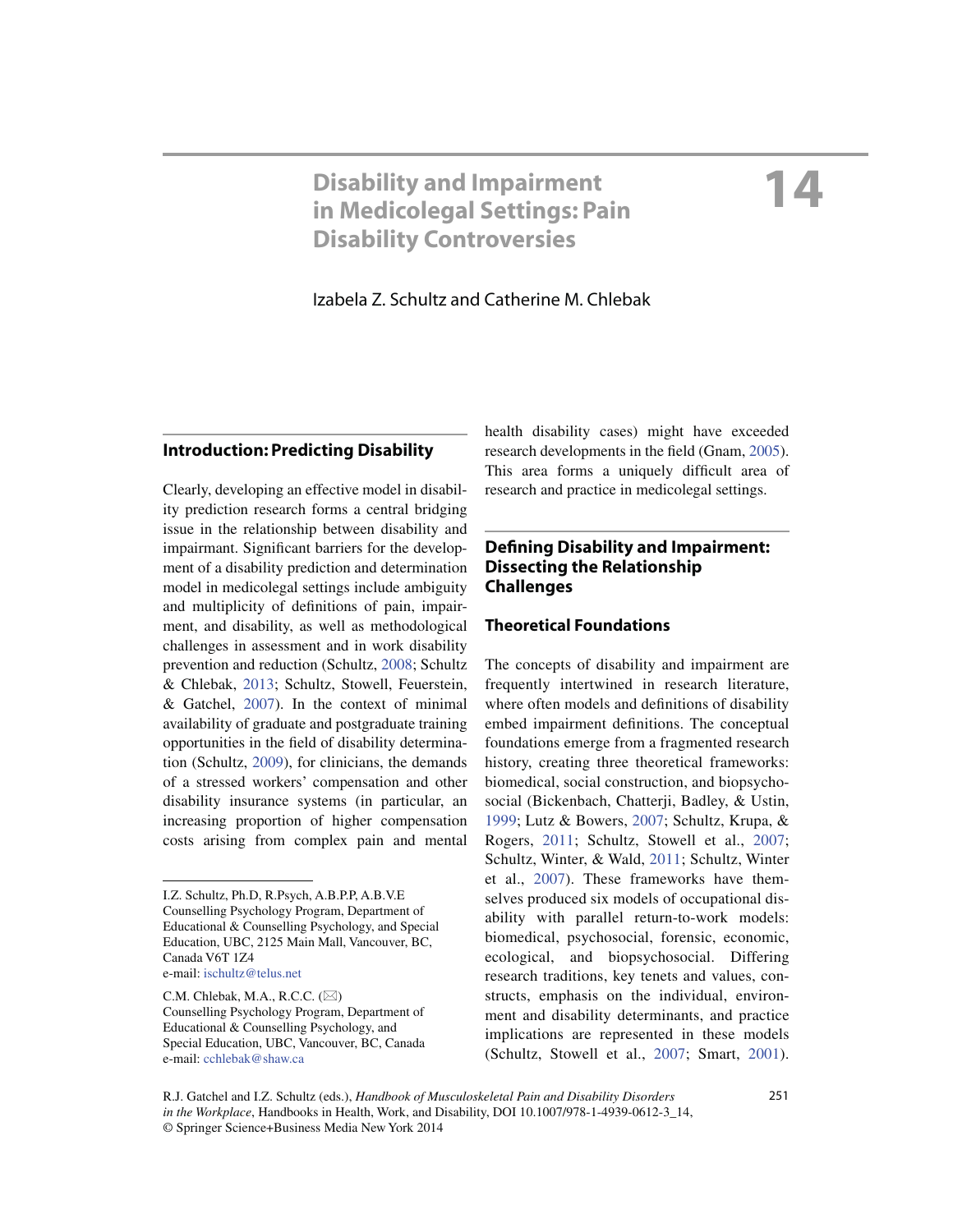Recent developments have collapsed these models into four groups of biomedical and forensic, psychosocial, ecologic/case management and economic, and biopsychosocial (Schultz, Stowell et al., 2007 ). Our *handbook* reviews and updates these models from current research perspective, highlighting their strengths and limitations (Knauf & Schultz, 2013).

 Stepping back, within the biomedical framework, a medical condition produces a disability through an observable deviation from biomedical norms of structure or function (Bickenbach et al., 1999; Boorse, 1975, 1977; Schultz, Crook, Fraser, & Joy, 2000; Schultz, Stowell et al., 2007; Smart, 2001). Here, psychological injury is informed and governed by the psychiatric field, specifically the diagnostic manuals (i.e., the *Diagnostic and Statistical Manual of Mental Disorders-IV-TR* [ *DSM-IV-TR* ; American Psychiatric Association [APA], 2000] or the *Diagnostic and Statistical Manual of Mental Disorders-5* [*DSM-5*; APA, 2013]) and the practice of treating most mental diagnoses psychopharmacologically, with the associated dramatic growth in this form of treatment across all age groups (Comer, Olfson, & Mojtabai, 2010; Mojtabai & Olfson, 2008, 2011).

 The social construction approach assumes that disability is a complex set of conditions, relationships, and activities, not just an attribute of an individual, that have been largely produced by the individual's social environment (Bickenbach et al., 1999; DePoy & Gilson, 2004; Olkin & Pledger, 2003; Tate & Pledger, 2003). *Disability* is conceptualized in terms of how a specific environment creates social and physical barriers to hinder functioning and full participation (Linton, 2001). Thus, disability is viewed as dependent on societal response; with an appropriate response, disability would be nonexistent (Smart, 2001; Smart & Smart, 2007). With impairment and disability, a distinction is made. Disability is based on demands and supports within a specific environment where the specific impairment occurs (Schultz, 2008).

 The biopsychosocial theory integrates clinical and social approaches. Classic work by Engel proposed a micro- (interactional), meso- (organizational or community), and macro- (structural) ecological and structural levels to predict social and clinical outcomes  $(1977;$  Tate & Pledger, 2003). This approach has evolved to highlight disability as multifactorial, including environmental, personal (Fine & Asch, 1988; Meyerson, 1988), psychosocial elements (Schultz et al., 2000; Tate & Pledger, 2003). An interactive disability model has also been postulated—disability is viewed as situational and functional limitations that can be altered by social and environmental factors (Verbrugge & Jette, 1994). Other evolvements include the Institute of Medicine (Pope & Tarlov, 1991) and World Health Organization's (WHO) International Classification of Impairments, Disabilities, and Handicaps (ICIDH) model (1980).

 The most recent iteration of the biopsychosocial model is the WHO's International Classification of Functioning, Disability, and Health model (ICF). The disablement concept, previously focused on handicap, impairment, and disability, has been replaced by a more inclusive concept of enablement. Participations, impairments, and activities now form the new focus. More specifically, *disablement* is viewed as difficulty encountered with any or all of the interconnected functional areas: activity limitations, participation restrictions, and impairments (problems with body structure or structure) (WHO, 2001).

 The dimensions of disablement have implications on systemic and clinical interventions (Bickenbach et al., 1999 ). At the *impairment* level, rehabilitative or medical responses are the most appropriate; here, the medical model is an accurate disablement representation. Evaluating an individual's performance against a set or standardized environment identifies activity limitations. Appropriate responses are to strive to extend or correct a range of an individual's own capabilities through rehabilitation or to provide assistive devices to compensate for activity limitations. Participation, where an individual's actual social and physical environment is included and the primary interventions either add environmental facilitators or remove environmental barriers to full participation.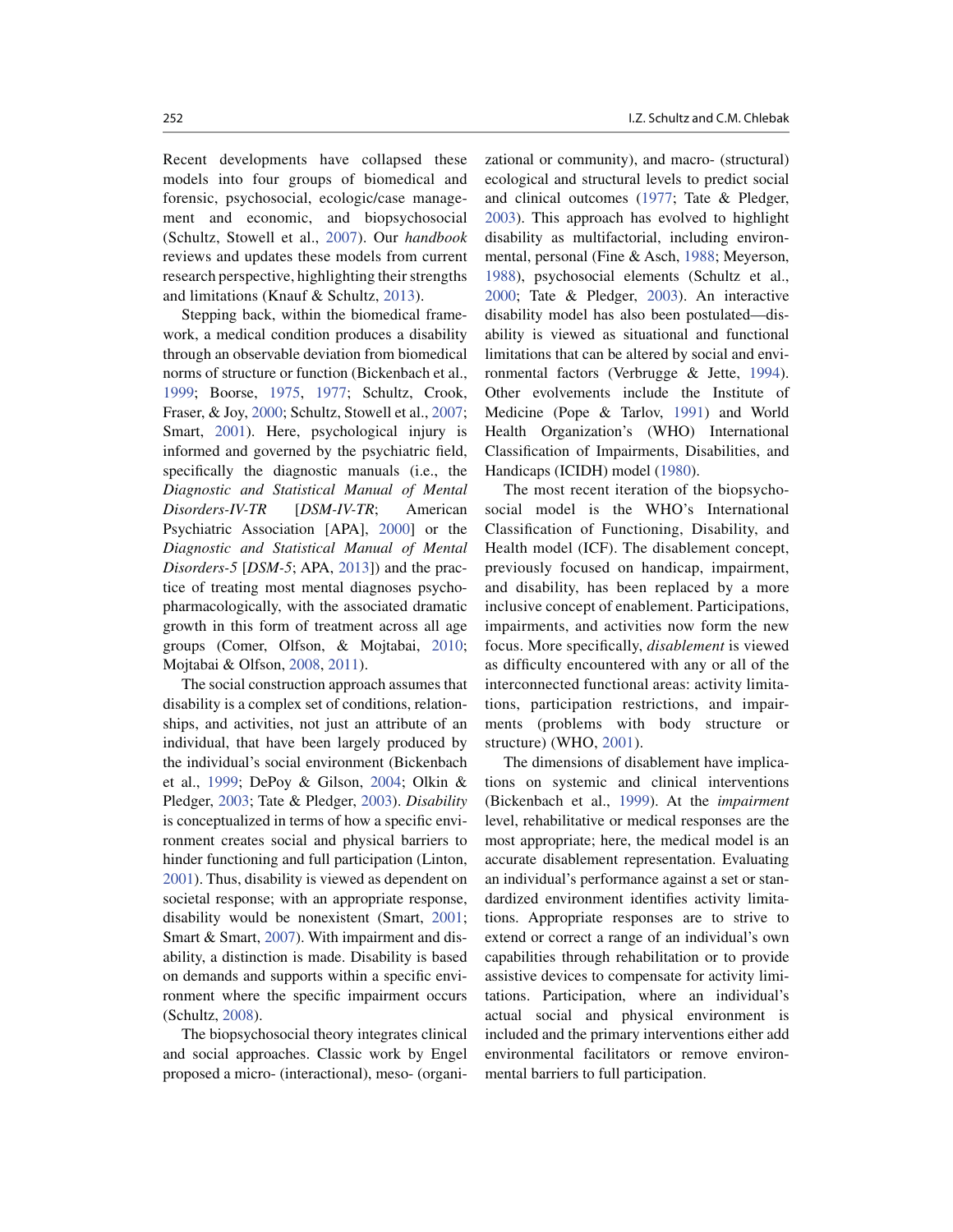This ICF model is intended as worldwide reference tool for assessing individual functioning and disability. Complex and dynamic interactions among disability, impairment, and other personal and contextual factors are shown here; specifically, impairment is viewed as reflecting a reciprocal relationship with activity. Activity, in turn, is a conceptualized as a reciprocal interaction with participation. Contextual factors, including environmental and personal, mediate the relationship between disability and impairment (WHO, 2001).

 Within the psychological injury, pain, and law field, this paradigm is considered the most promising development theoretically. Here, the strengths are in recognizing the dynamic relationship between the individual and the environment, a functional focus, and the absence of stigmatizing, diagnostic labels. Its approach is relational, dynamic, and multifocal, integrating medical and social perspectives, and supports operationalization in health and social sciences (Peterson & Paul, 2009 ). The ICF model has also demonstrated utility as a "standard for defining concepts, building constructs, hypothesizing relationships, and proposing new theories that will further research and psychology" (Peterson, 2011 , p. 4). The alignment of these strengths with key disability determination objectives supports utilization of the ICF model within the psychological injury and pain field. For this field, it is important to move beyond the assessment of the individual (as complicated it might already be) to assessing environmental supports and demands including the community, workplace, and the family and their relationships with health and personal factors. These systems interactively produce activity limitations and participation restrictions that are disabling (Schultz, 2009).

#### **Applied Perspectives**

 Adding to the complexity, from the three major theoretical frameworks of biomedical, social construction, and biopsychosocial, three applied perspectives of disability emerge to impact research and practice, including in forensic applications and in varying interactions: legal and administrative, scholarly research, and clinical (Altman, 2001; Schultz, 2005, 2008).

#### **Legal/Administrative Applications**

 Private and public administrative bodies have developed their own legal disability definitions due to the legal ramifications such as benefits. rights, and responsibilities. However, Altman  $(2001)$  has noted that disability is often defined as "situations associated with injury, health, or physical conditions that create specific limitations that have lasted (or are expected to last) for a named period of time" (p. 98). For disability compensation systems, such as workers' compensation and long-term disability insurance companies, a historical preference for administrative disability definitions is shown. These narrow and functionally specific definitions usually highlight the need for "objective proof" of impairment to justify work disability (Schultz, 2005 , 2008 ). Such standards of proof vary widely across jurisdictions and systems.

Within the public area, disability is defined more broadly, moving away from more narrow, function-specific definitions (Schultz, 2008). One example is within the American with Disabilities Act (ADA, 1990) (Schultz, 2008; Smart, 2001). Disability is defined here as  $(1)$  a physical or mental impairment that substantially limits one or more of the major life activities of such individuals, (2) a record of such impairment, or (3) being regarded as having such an impairment (Sec. 3 [2] 42 U.S.C. 12102 1990). Impairment is classified as "any emotional or psychological disorder, such as mental retardation, organic brain syndrome, emotional or mental illness, or specific learning disabilities" (29CFR Part 1630.1[h2]). Classification as an "individual with disability" involves evidence showing (1) a physical, cognitive, or intellectual, and psychiatric condition or multiple mental impairment conditions; (2) discrimination and/or stigma; and  $(3)$  a significant limitation in at least one major life activity (Schultz, 2008; Smart, 2001).

Federal and state agencies use definitions specific to the service provided. For example, with social security disability benefits, individuals are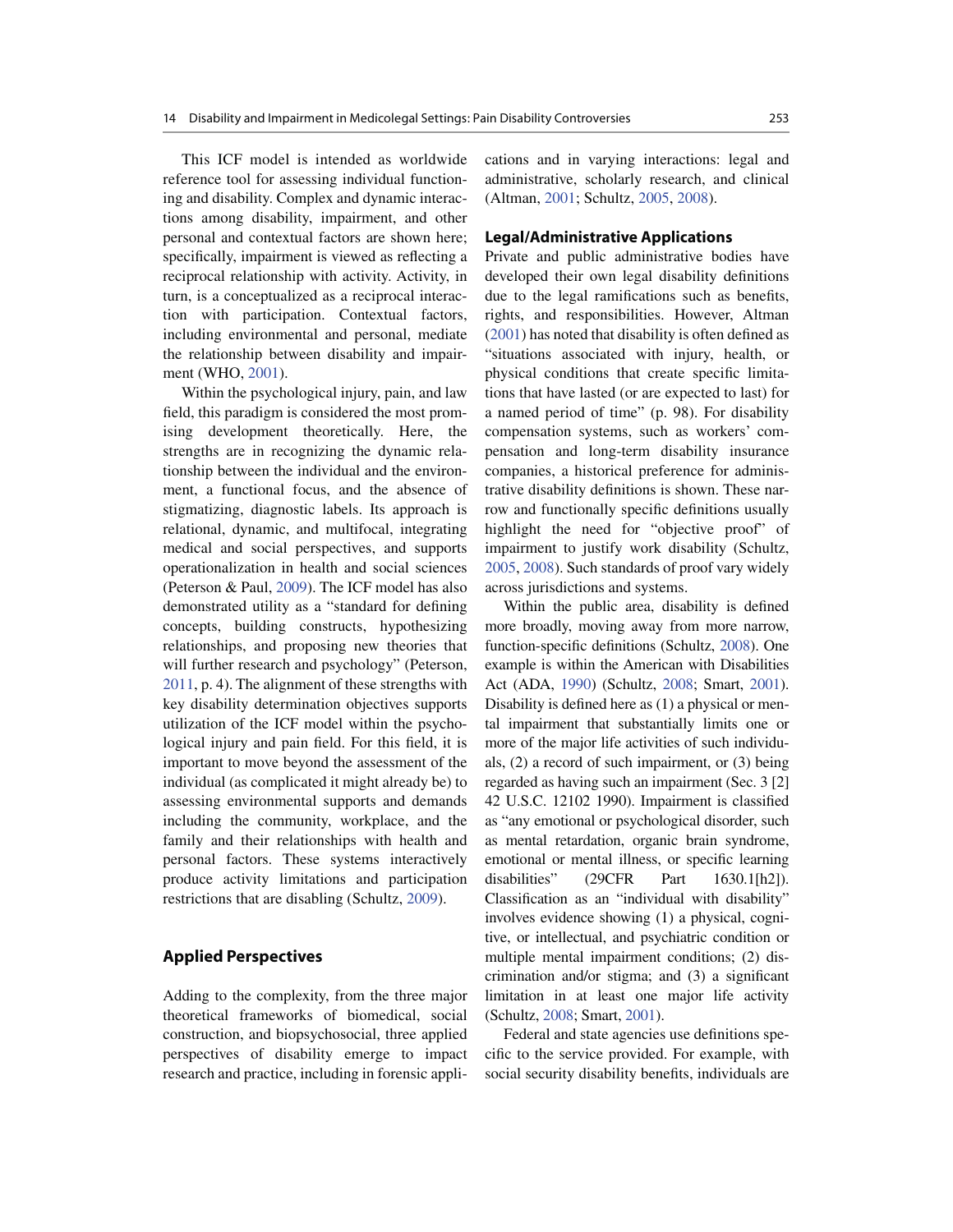required to have a severe disability that is (1) predicted to last minimally 1 year or result in death and (2) prevents work at a "substantially gainful activity level." Currently, this organization does not recognize the American Medical Association (AMA) Guides' rating impairments. Veterans Affairs is another agency utilizing their own criteria for disability rating (Feinburg & Brigham, 2013).

Within this arena, the definitions of disability draw heavily on both biomedical and social construction traditions (Smart, 2001). Schultz (2008) observed that, because the relationship is undefined between these two theories, ongoing legal difficulties and risks are fueled. For individuals with minimal limitations, such as stuttering, obesity, facial disfigurement, and mental health disabilities, the ADA definition for disability may be met because of the experience of stigma and or discrimination (Schultz, 2008; Smart, 2001; WHO, 2001). Across systems and programs, impairment is defined as more consistent and measurable; however, disability is viewed as a social construct and thus different weights and benefits are assigned. In one system, an individual can be "disabled" and in another not, based on the same impairment (Feinburg & Brigham, 2013).

Comparing these fields, a divergence in conceptualizing disability is seen: one is narrow in its scope to create financially viable and objectively verifiable compensable solutions for the institutions granting disability status, and the other shows a broader perspective to ensure equal rights for individuals with disability. This trend persists today (Schultz, 2005, 2008).

#### **Scholarly Research**

The definitions of work disability in rehabilitation outcome literature are primarily economically or clinically derived and are even more varied than in legal or clinical definitions. Schultz and colleagues (Schultz, 2005; Schultz, Stowell et al., 2007) named six substantive categories for classifying much of the literature:

• Self-report of disability by an individual with disability, e.g., sickness impact profile (Bergner et al., 1981; Gilson et al., 1975) or the Work Limitations Questionnaire (Amick, Rogers, Malspies, Bungay, & Cynn, 2001;

Lerner et al., 2001) or various other disability indices.

- Report of disability by a clinician and/or significant other.
- Health-care utilization.
- Duration of disability.
- Return to work and/or employability, including cycling between disability and RTW and repeating patterns of return to work.
- Health-care- and wage-loss-based costs of disability.

Examining the definitions, a number of themes emerge. Most definitions are cross-diagnostic and cross-categorical, and a common factor is a function focus. This is despite the multiplicity of disability classifications, such as severe versus mild, absent versus present, acquired versus congenital, and stigmatizing versus non- stigmatizing, and the conceptualization of disability in an "all or nothing" dichotomy or in a continuum (Schultz, 2008, 2009; Smart, 2001).

 Fair application for individuals with disabilities, and having a significant body of systematic, evidence-based research, is critical for reliability, validity, and relevance for legal and clinical definitions and related disability determination methodologies. A number of barriers exist, hampering progress. This includes:

- Diversity of approaches and inconsistency among research, clinical, and administrative applications have hampered disability prediction, early identification of high-risk individuals, and disability prevention (Schultz, 2005 ).
- Definition multiplicity and related methodological approaches create difficulties in integrating research on the relationship between disability and impairment (Linton et al., 2005; Pransky, Gatchel, Linton, & Loisel, 2005).
- Stakeholders (e.g., employers, the government, compensation systems, health care, and societal institutions) are vested in their own desired disability outcomes included in related research (Young et al., 2005).
- Measurement properties, especially validity evidence, have not been considered in the largely market-driven disability determination industry (Schultz, 2005).
- Conceptualization of the biopsychosocial model as a theory and the resulting acceptable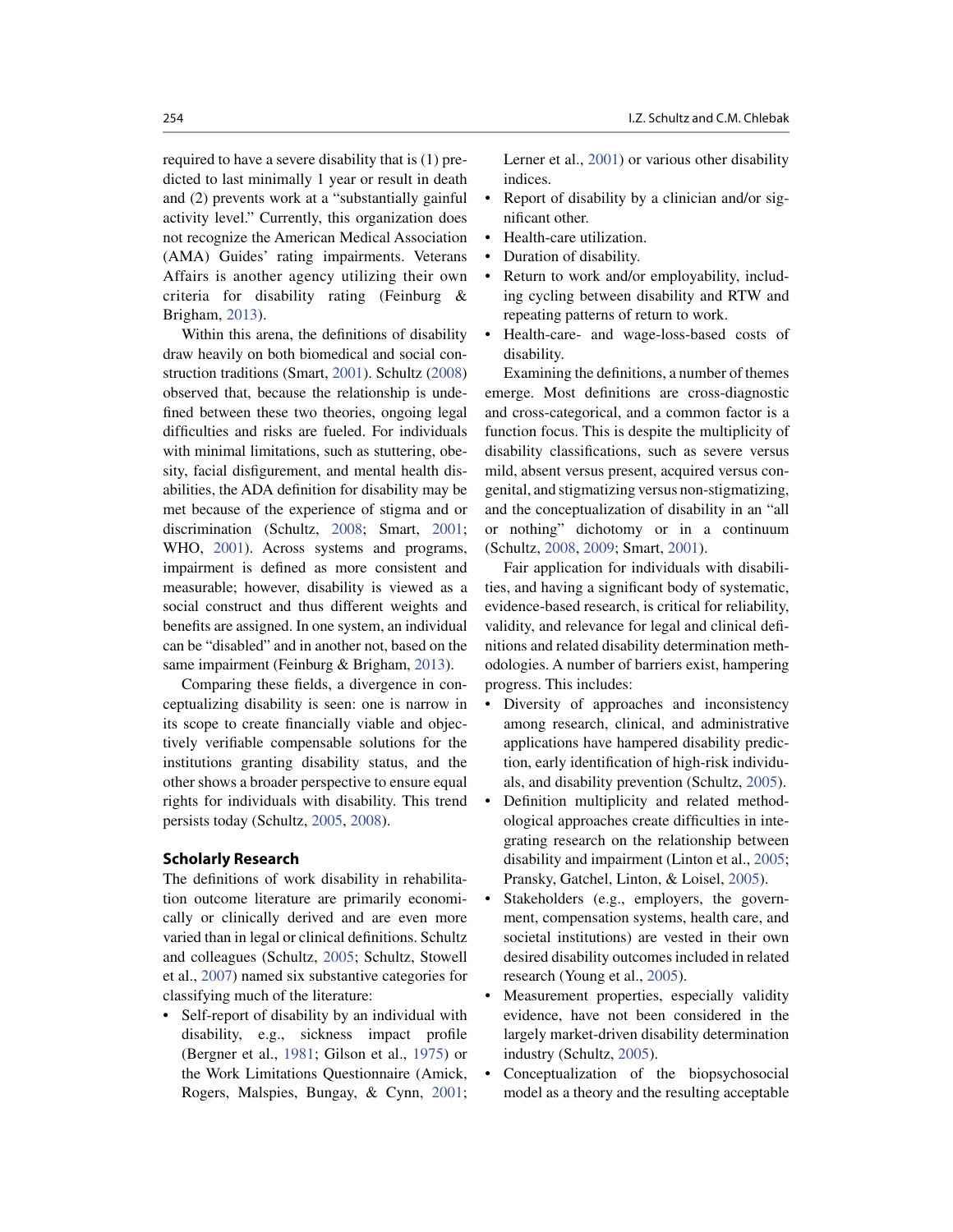level of specificity for systematic, empirical validation has not yet been reached; this is despite an accumulation of quantitative and qualitative research evidence (Imrie, 2004).

# **Impairment Determination Practice: The AMA Guides' Approach**

 Within the clinical realm, health-care providers use disability definitions to predict (provide prognosis of) future function, focusing on the pathology's identification, qualification, and quantification. Prognosis is based on individual characteristics and condition type. The AMA has governed evaluation guidelines that both standardize and create best practices around determining impairment since 1958. Termed the *AMA Guides to the Evaluation of Permanent Impairment* (AMA Guides), they are primarily used as a reference tool to assess compensation losses from illness or injury in compensation and legal settings. This methodology is "intended to assist adjudicators and others involved in the adjudicative process" (Rondinelli, 2009; Rondinelli & Eskay-Auerbach, 2009, p. 27). Significantly, the most recent *AMA Guides, Sixth Edition* (Rondinelli, 2009) has adopted the ICF model of disability, signaling a theoretical departure from the traditional biomedical approaches and associated antiquated language of about 30 years old into a more integrated biopsychosocial paradigm (WHO,  $2001$ ). As a result, definitions of disability and impairment have shifted.

For the AMA, disability is defined as an activity or participation limitation in domains including work, society, and home within an impairment context. Disability is conceptualized as a "relational outcome," reflecting an individual's capacity to perform a specific task or activity within a unique environment (Brandt & Pope, 1997). This definition is similar to both the previous iteration of the AMA Guides (Cocchiarella & Andersson, 2000) and the current ICF model (WHO, 2001). The latter defines disability as "an outcome or result of the complex relationship between an individual's health condition and personal factors, and of the external factors that represent the circumstances in which an individual lives" (p. 17). As discussed earlier in this chapter, disability is seen through "activity limitations"

(p. 213); activity is understood as a task execution such as driving or writing, and "participation restrictions" are defined as interactions that impact life experiences (WHO, 2001).

For the *AMA Guides*, *Sixth Edition*, the definition of impairment has had more significant changes since its previous iteration in 2000, broadening its scope. Currently, impairment is defined as "a significant deviation, loss, or loss of use of any body structure or body function in an individual with a health condition, disorder, or disease" (p. 5). The term "function" includes physiological and psychological elements, while the term "structure" continues to maintain an exclusively medical focus (Rondinelli, 2009). This shift has created some controversy in the medical community, producing an "ambiguous position where impairment seems to require framing in the context of its functional consequences" (Bellamy & Campbell, 2009, p. 47).

 In an attempt to address long-standing validity and reliability issues, in part due to a historical dependency on expert opinion, intuition, and consensus versus systematic, evidence-based research to build the Guides (Rondinelli, 2010), the *AMA Guides Sixth Edition* (Rondinelli, 2009 ) developed five axioms to define priorities, articulate the shift in paradigm, and provide clarity around use of evidence-based practices, methodological congruity, and diagnosis. The assessment approach has a greater function focus, emphasizes evidence-based research to support decision making, has a reduction in unreliable measures including those for range of motion, and expands their multimodal assessment approach (Rondinelli & Eskay-Auerbach, 2009 ).

 The Guides caution against using impairment ratings as a proxy or a "surrogate" for disability determination (Rondinelli & Eskay-Auerbach, 2009 , p. 27). This important assertion contrasts with much of clinical literature, research, and practices where disability and impairment concepts are frequently used interchangeably. Clinicians, instead of focusing on determining impairment and its impacts on work performance, quite regularly provide opinions of disability. Individuals are assessed as "not disabled" or "totally disabled" despite the lack of evidence on the impact of impairment on work ability, general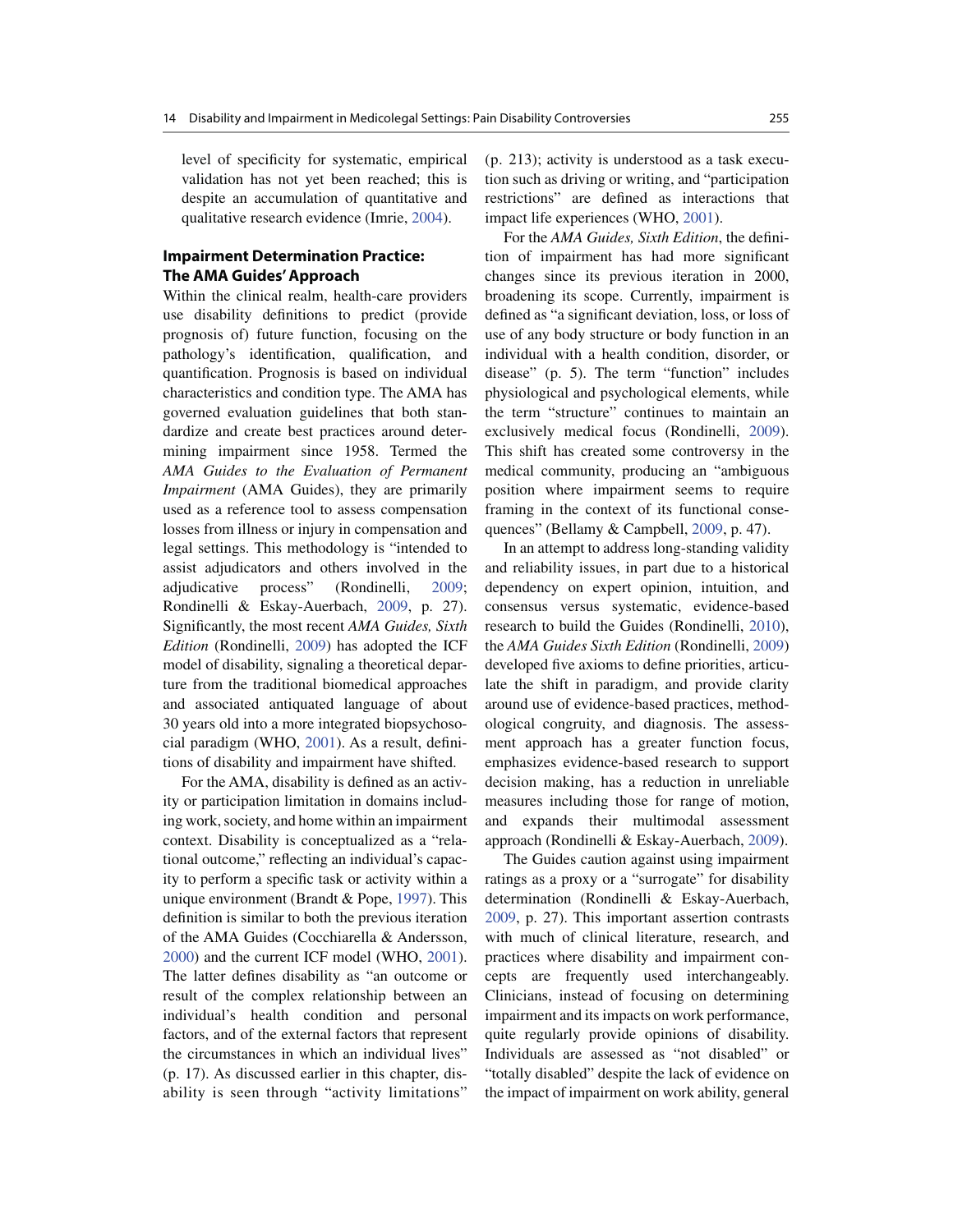performance, and workplace characteristic factors. This problem occurs in current clinical and medicolegal contexts and within the measurement field (Schultz, 2005), frequently in cases of chronic musculoskeletal pain disability.

 Within medicolegal contexts, an important issue is expectation differences among disability stakeholders. For example, referring sources requesting independent medical examinations with information on work performance impact from clinicians may instead receive opinions on employability (Schultz and Brady, 2003; Schultz, 2005). Professionally, only vocational experts are uniquely prepared to render these opinions—they are qualified to evaluate the impairment context, such as job availability, labor market, and accommodations and thus contribute to determining disability directly based on *both* contextual findings and clinical impairment. However, disability entitlement decisions are often ultimately reserved to judges, disability status adjudicators, and other related triers of fact in the legal system (Schultz, 2005 ).

The clinical definitions of disability and impairment, unlike legal and administrative definitions, must adhere to methodological evaluation standards of measurability, validity, reliability, and fairness. Within forensic psychology specifically, high-stakes assessments demand adherence to existing best practices and continual improvements based on research advances. Yet, clinicians are pressured to address disability- related issues where evidentiary support or clarity is lacking, moving beyond scientific boundaries. Although the legal field traditionally operates in "black and white contexts," legal decision-making advancements will most likely occur with recognition of the complexity, of person-environment interaction, and multidimensionality of disability determination (Schultz, 2009).

# **Disability Determination in Complex Disabilities: Musculoskeletal Pain**

 Disability determination becomes increasingly challenging with the growing demands involving medicolegal assessments and claims decisions

regarding complex disabilities. Knowledge in defined areas, such as pain or somatic disorders, as well as conditions frequently comorbid with pain in medicolegal assessments, including depression, post-traumatic stress disorder (PTSD), or traumatic brain injury, has been expanding more rapidly than practitioners and researchers can assimilate and integrate the data, improve practices, and develop trans-diagnostic or cross-diagnostic knowledge (Schultz, 2009; Wald & Taylor, 2009 ). Another factor is the early developmental stages of the measurement properties of the AMA Guides' procedures (Schultz, 2005). Low back pain, the most common work disability, is an example of a complex disability with determination difficulties. Serious concerns have been documented on reliability issues, including Zuberbier et al.  $(2001)$  regarding the range-of-motion physical assessment protocol with the AMA Guides Fourth Edition (1993) and Forst, Friedman, & Chukwu, (2010) on minimal improvements in reliability in assessing impairment ratings from the *AMA Guides Fifth Edition* (Cocchiarella & Andersson, 2000) to the Sixth Edition (Rondinelli, 2009 ). Interestingly, in the transition to the newest edition, the contentious range-of-motion assessment protocol was removed and replaced by a diagnosis-focused procedure (Rondinelli & Eskay-Auerbach, 2009). For psychiatric disabilities, Bellamy and Campbell (2009) asserted that for the *AMA Guides Sixth Edition*, although permanent impairment determination is more structured and results in an impairment rating (versus earlier guides), validity, reliability, and acceptability are not discussed or described.

 Occupational therapists and vocational rehabilitation evaluators tend to determine the majority of work disability cases. However, health professionals not trained specifically in assessing interaction between individual characteristics and environmental demands and supports, namely, forensic psychologists, neuropsychologists, physiatrists, and psychiatrists, are also called upon. Moreover, multiple concerns have been raised by researchers, practitioners, and stakeholders with respect to current and historic disability determination practices, including the absence of appropriate taxonomies and functional impairment conceptualizations, a historical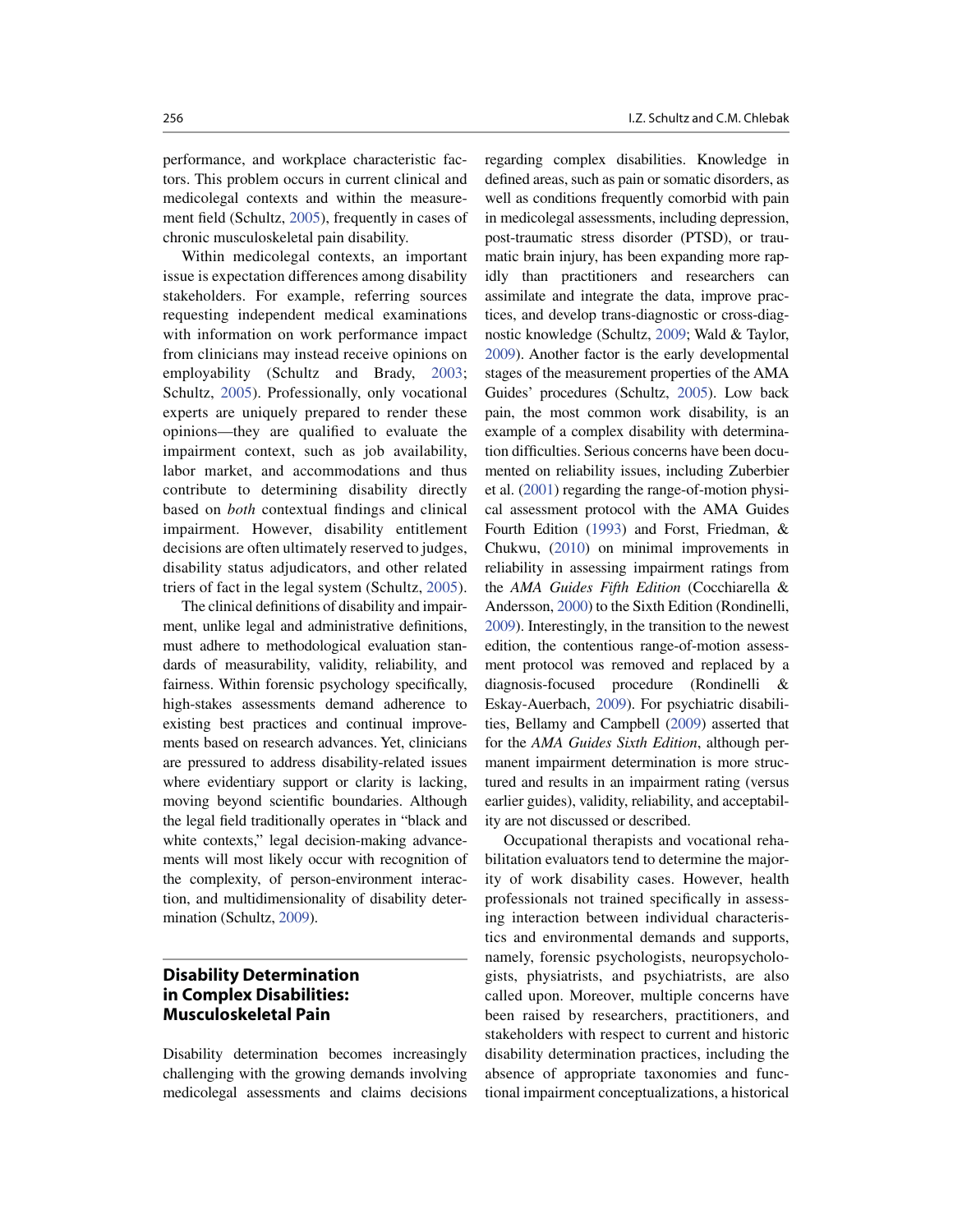precedent for psychologists and physicians to focus on individual pathology and diagnosis versus function, confusion and difficulty around relationship between impairment and disability, lack of an environmental/contextual lens in forensic practice to complement the individual focus, and limited psychometrically and biometrically appropriate tools used to evaluate functional impairment in assessments of an ecological nature (except for behavioral scales used with children and individuals with severe disabilityrelated barriers) (Halpern & Fuhrer, 1984; Shriver, Anderson, & Proctor, 2001; Yoman & Edelstein, 1994). In addition, although de-biasing approaches have been advanced in the literature for high-stakes assessments, they have not been consistently implemented in forensic practice and controversies in this area abound, adversely affecting credibility of medicolegal determinations.

# **Disability Prediction in Complex Pain Disabilities: Searching for an Algorithm**

Knowledge mobilization of researched quantifiable predictors of disability to the practice of disability determination in medicolegal contexts is in an early stage. Notably, it is most advanced in musculoskeletal pain disorders. Advancement in the field is hampered by the absence of integrative, empirically supported models of disability prediction for both medicolegal and clinical (prevention, case management, and rehabilitation) applications and the prevalence of outdated biomedical and forensic models of disability determination in compensation and legal settings. Before any compensation-related analyses are completed, decisions on the severity of occupational disability must be made. Yet such decisions, whether made by a vocational expert, a judge, jury, or a compensation specialist, are extremely complex and require bridging impairment and disability via contextual, individual, and work-related factors (Schultz, 2005 ).

 A qualitative exploration of the implicit criteria used in determining occupational disability in psychological injury, and occupational chronic pain cases within the workers' compensation system, resulted in the formulation of a preliminary decision-making tree informed by Gladwin's ethnographic decision-making model (Beck & Schultz, 2000; Gladwin, 1989). Box 14.1 outlines a number of questions implicated in the subsequent steps of decision making regarding the severity of occupational disability. These questions exemplify a qualitatively determined algorithm used in decision making for occupational disability in a compensation setting to be used for future validation research. Notably, existing pre-

# **Box 14.1: Decision-Making Steps to Determine Occupational Disability Due to Psychological and Pain Disability (Adapted from Schultz and Brady 2003 )**

- 1. Are the symptoms of diagnosable psychological/pain impairment present?
- 2. Is there a preexisting psychological/ pain impairment?
- 3. Is there a portion of the psychological/ pain impairment, which arises from injury at claim?
- 4. Does the psychological/pain impairment affect current work capacity?
- 5. Is the person able to return to his/her pre- injury employment?
- 6. If so, is there a significant risk for deterioration and/or of residual symptoms after return to work?
- 7. Can a job change attenuate or eliminate the psychological/pain impairment?
- 8. Does the person have work capacity in a competitive environment?
- 9. Is the person capable, or expected, to adapt adequately, with or without job accommodation, despite the psychological/pain impairment?
- 10. Is the person able to perform most activities of daily living despite the psychological/pain impairment?
- 11. Is there significant executive dysfunction and/or significant lack of adaptability to change and stress?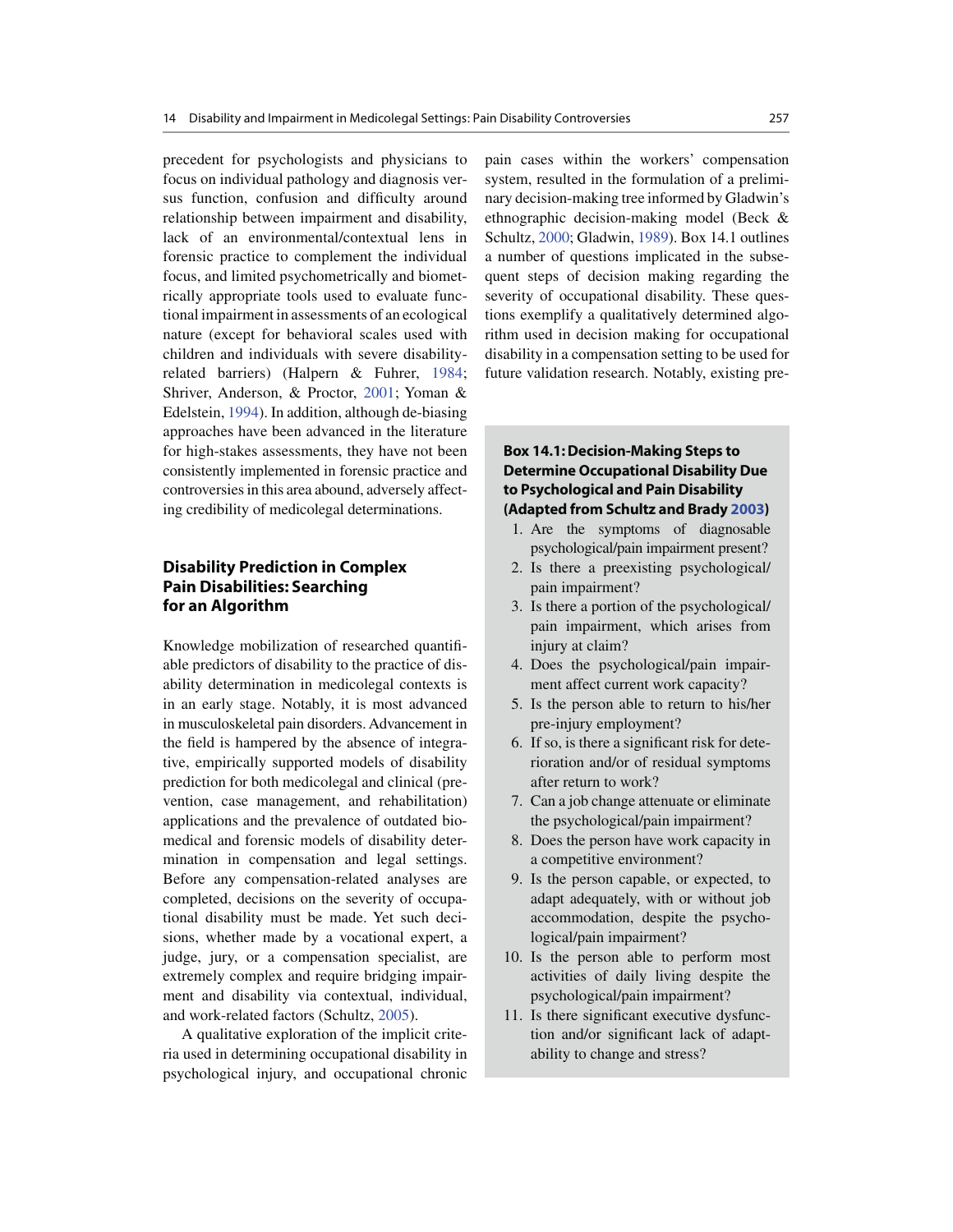dictive actuarial formulae and research-supported models of occupational disability are group based. Decision making in an individual medicolegal cases is not permitted due to problems including validity such as sensitivity and specificity (Schultz et al., 2004) and insufficient validation of the model for such applications. At the current state of development and validation, these models are better used to serve in identifying individuals at elevated risk for disability and to apply early intervention and secondary prevention than to aid in disability determination in medicolegal settings.

 This study improves our understanding of decision-making processes of evaluators making disability determination judgments in clinical and medicolegal settings. Research on the effectiveness of training judges/evaluators in such improved understanding of their implicit decision- making criteria, by making these implicit criteria explicit, would contribute to future training and standardization of approaches in pain and disability policy applications in medicolegal and compensation settings.

#### **Pain Disability Epidemic?**

 A primary focus of this chapter is on the complex disability, pain. Within the USA, pain is one of the most common symptoms for patients to consult a physician for (Hing, Cherry, & Woodswell, 2006), accounting for about 2.3 % of all visits (Cherry, Burt, & Woodwell, 2001). Pain is considered the most common cause of disability (Feinburg & Brigham, 2013); of this, the majority of costs are attributed to  $5-10\%$  of individuals who also develop chronic pain and disability (Waddell, Aylward, & Sawney, 2002). For medicolegal claims, it has become a "major issue." Thus, with a diagnosis of chronic pain, an "overwhelming probability" exists that the individual will file a medicolegal claim (Barth, 2009b, p. 1).

 Musculoskeletal injuries of the lower back form the largest subgroup of pain disabilities, forming the "leading cause of work disability" for the 45– 65-year-old group (Costa-Black, Loisel, Anema, & Pransky, 2010, p. 227; Picavet & Schouten, 2003). Disappointingly, although no significant change in back pain injury rates have occurred over time, disability related to back pain has increased (Feinburg  $\&$  Brigham, 2013). This group now forms the largest burden socioeconomically when factoring costs such as health-care payments, productivity losses, work disability burden, and complications, such as a minimum 20 % risk to mortality, permanent disability, and increased probability of mental health problems in the range of 2–3 times (Costa-Black et al., 2010). In the USA, these costs can exceed \$214.9 billion yearly (Praemer, Furner, & Rice, 1999). Indirect costs include social and quality of life losses and personal suffering (WHO, 2003).

#### **Challenges in Pain Assessment**

Despite this significant burden and rapid research advances in the field in the last two decades, most forms of chronic pain are still poorly understood; when understood, pain severity is poorly managed (Turk  $&$  Melzack, 2011). The most significant challenge lies in its subjectivity, a problem documented as early as the 1960s. Specifically, the pain assessment continues to rely on self- report, yet the pain rater's ability to retrieve information from memory, including subjective memory, is notoriously prone to error (Broderick et al., 2008 ). Within the pain disability context, for example, Stone, Broderick, Shiffman, and Schwartz (2004) documented that patients both significantly overestimate and underestimate pain in self-reports of severity. Barth (2009a) summarized existing research in both claims and nonclaims settings and asserted unreliability of self-reporting. For example, one study showed that individuals who had a medicolegal claim reported significantly higher pre-claim functioning than individuals who had not made a claim; this finding was replicated. Another replicated study found that individuals denied preexisting conditions that were particularly relevant for persistent back or neck pain, including histories of back or neck pain complaints and a history of psychological distress. This issue was named as a direct barrier to an objective assessment with the *AMA Guides Sixth Edition* (Rondinelli & Eskay-Auerbach, 2009). Other complications include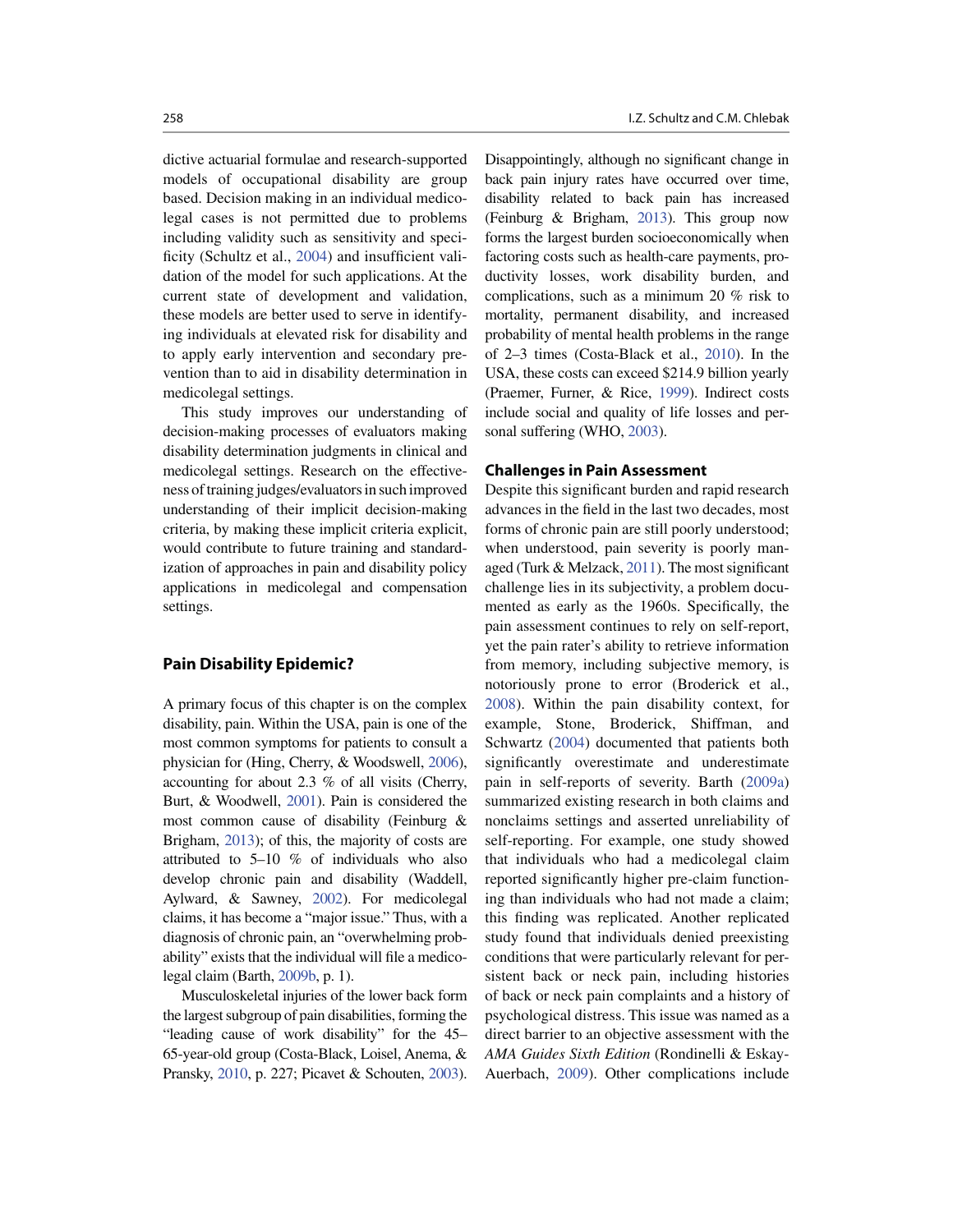confounding psychological, behavioral, personal, and categorical issues (Schultz, 2009).

Another significant challenge to disability determination is the link between pathology and pain. Only a small percentage of individuals with chronic low back pain have a specific injury or diagnosis, with less than 5 % of cases showing potentially serious pathology (Costa-Black et al., 2010 ); the presented disability is often disproportionate to the evident disease (Dersh, Polatin, Leeman, & Gatchel, 2005). The functional loss experienced by an individual can clearly be linked with pathology or can far exceed expectations; the pain has poor correlation with objective indicators of dysfunction in the body. These hallmarks prove controversial for determining pain impairment using the AMA Guides, which are highly focused on objective findings (Rondinelli & Eskay-Auerbach, 2009 ). Malingering, symptom exaggeration, and a variety of gains and losses associated with the pain can occur. This topic will be discussed in another section of the present chapter (Choi, Asih, & Polatin, 2013; Feinburg  $&$  Brigham, 2013). Within the litigation context, symptom magnification and/or overendorsement are more common than in general clinical practice, and with purposeful misrepresentation or when the individual presents with diminished credibility, this issue further muddies disability definitions (Feinburg & Brigham,  $2013$ ).

 Navigating the administrative maze of different benefit systems and definitions of pain, disability, and impairment is another significant issue (Feinburg & Brigham, 2013). Pain, disability, and impairment may be independent or coexist (Robinson, Turk, & Loeser, 2004). The *International Association for the Study of Pain* (IASP) defined pain as a subjective experience that is "an unpleasant sensory and emotional experience associated with actual or potential tissue damage, or described in terms of such damage." Due to its subjective and relativistic nature, this definition is exceedingly difficult to operationalize in medicolegal settings, especially those focusing on "objective proof" of impairment. Further, the Association distinguishes between neuropathic and nociceptive pain. The latter is usually related to impairment, while the

former exists regularly with dysfunction (Feinburg & Brigham, 2013; IASP, 2011). Moreover, within disability research, pain is viewed as a symptom—not a diagnosis, disease, or a clinical sign (Waddell,  $2004$ )—and "managing the pain does not guarantee that the disability will resolve" (Feinburg & Brigham, 2013 , p. 1032).

 The *AMA Guides Sixth Edition* (Rondinelli, 2009) adheres to the IASP pain definition; the AMA's chronic pain definition follows established norms of persistent pain of about 3 months for tissue injury. Not surprisingly, difficulty arises with determining impairment and disability related to pain. For the AMA, impairment typically is determined through objective findings, and disability is viewed as an activity limitation and/or a participation restriction resulting from a disease, disorder, or health condition.

 In the medicolegal context, impairment related to pain has been a controversial issue. Historically, protocol on impairment determination started in the *AMA Guides Fourth Edition* (1993); the *AMA Guides Fifth Edition* (Cocchiarella & Andersson, 2000) had recommendations that were "at odds with the editorial principles, based on evidence-based medicine, validation, and inter-rater physician reliability" (Atkinson, 2009, p. 79). The ambiguities and inconsistencies of this edition are also documented elsewhere (e.g., Robinson et al., 2004). The *AMA Guides Sixth Edition* (Rondinelli, 2009 ) is viewed as more simplified in comparison. For example, in the absence of an anatomical and objective impairment, the subjective pain complaint is allotted an arbitrary impairment of up to 3 % (Atkinson, 2009 ). However, this allotment can only be applied in unusual circumstances, including having no other basis for impairment rating (Rondinelli, 2009).

Watson  $(2011)$  argued that "pain itself cannot" be incorporated into an assessment of impairment" (p. 298) because of reliance on subjectivity and self-report versus independent validation. The systemic nature of chronic pain lends itself to assessing the whole person, not one organ or the affected part, adding further difficulty to the assessment process. Ultimately, many pain specialist physicians acknowledge that this procedure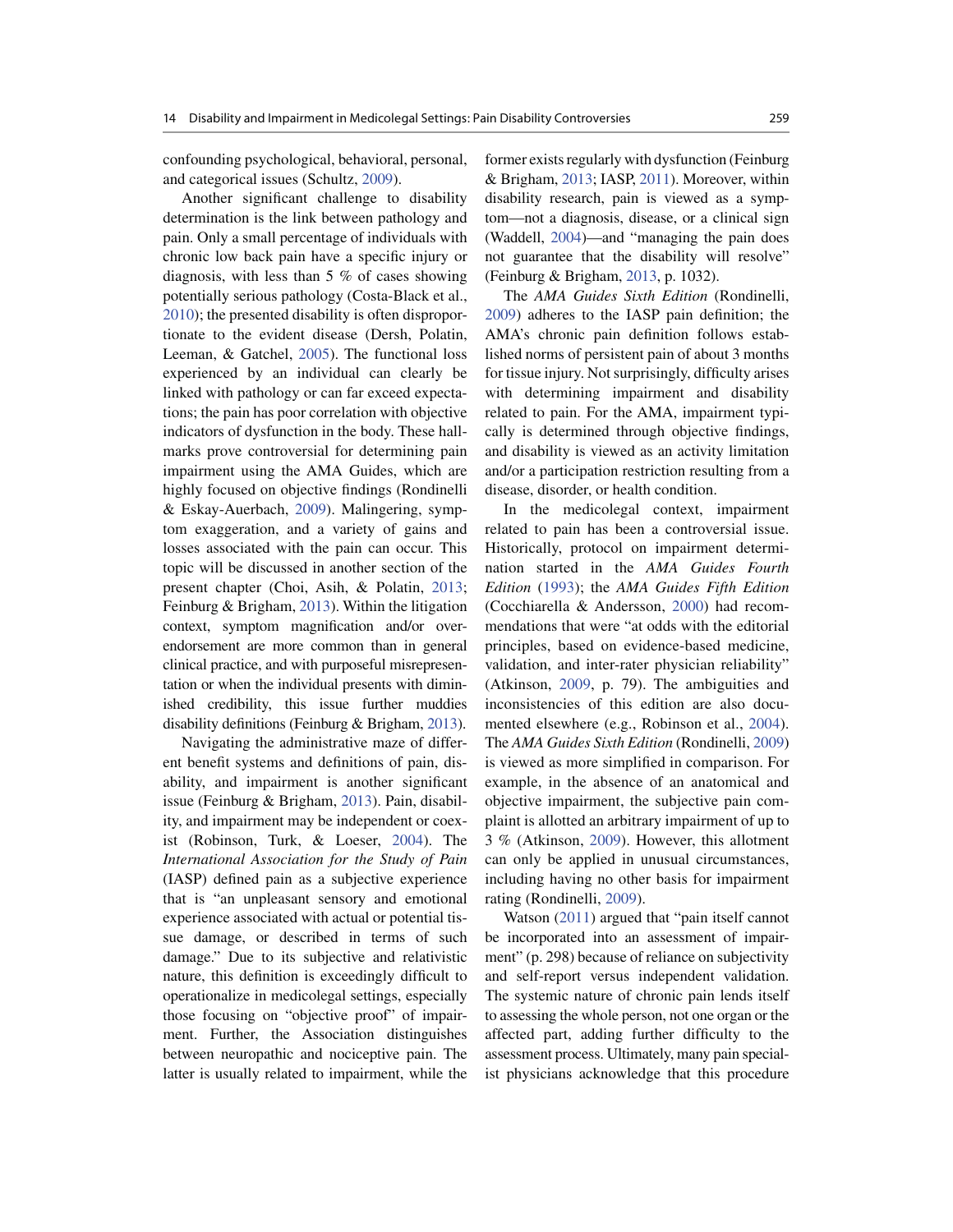does not adequately attend to functional loss and disability related to chronic pain (Feinburg & Brigham, 2013 ). Indeed, the *AMA Guides Sixth Edition* (Rondinelli, 2009) acknowledged the significant challenges in rating pain impairment: "to date, there is no consensus among experts about the usefulness and validity of the rating systems for PRI [pain related impairment]…controversies relate to the absence of an objective way to quantify pain or its effect on an individual and are fueled by the…dearth of peer-reviewed literature on the pros and cons of rating PRI" (Rondinelli & Eskay-Auerbach, 2009, p. 44).

 In order to mitigate reliability issues and promote consistency, the *AMA Guides Sixth Edition* limited the usage of stand-alone PRI ratings, reserving this system for a "painful condition" that is both not captured elsewhere in the Guides and is a "generally acknowledged medical syndrome" (Rondinelli & Eskay-Auerbach, 2009, pp. 50–52). Here, the rating primarily focuses on observed behaviors, including verbal reports and nonverbal pain behaviors. No reliability or validity research has been conducted on PRI assessments; assessment decisions are made solely using clinical judgment (Rondinelli, 2009). Clearly, a heavy reliance on subjective selfreporting plays a significant role in reliability reduction as well. These divisive issues hamper progress within chronic pain assessment. Bellamy and Campbell (2009) offered that appropriate physician training, requiring candidates to exceed the minimum reliability and validity requirements, is one interim solution. Impairment assessment is completed when the patient has reached "the point at which a condition has stabilized and is unlikely to change (improve or worsen) substantially in the next year, with or without treatment" (Rondinelli, 2009 , p. 26) or maximal medical improvement. Difficulties exist in reviewing health stability, determining probability of function restoration, and managing pain flare-ups as part of the initial screening (Feinburg  $\&$ Brigham, 2013).

 An estimated rating then is derived from the *Pain Disability Questionnaire* (PDQ), a selfreport assessment tool that measures how pain affects function and daily living activities.

This measure was designed to address chronic pain associated with musculoskeletal disorders and has excellent psychometric properties including strong reliably, validity, and responsiveness (Gatchel, Mayer, & Theodore, 2006). The results are then categorized into five degrees of disability ranging from none to severe, following the ICF model of disability. A whole-person impairment percentage between 0 and 3 % is awarded, which can be adjusted by the physician based on a clinical assessment of the patient's reliability and credibility. Here, the AMA attempts to include a biopsychosocial approach, moving away from an assessment exclusively based on alteration or loss of organ parts or function. They capped the percentage awarded based on long-standing controversy on the ratings themselves, which carries forward from the *AMA Guides Fifth Edition*. However, since the last edition, the rating scheme was simplified, again based on criticism from the medical community (Rondinelli, 2009; Rondinelli & Eskay- Auerbach, 2009 ; WHO, 2001 ).

 The independent medical evaluator (IME) may hold a different opinion than the treating physician. The physician is noted to take a patient advocate role, may have little experience or desire to comment on disability, and have challenges in defining disability. Regularly, conflict and distrust occur among the IME, claimants, and claim examiners based on doubt and skepticism around the claimant's pain complaints and reported functional capacity (Barth & Brigham, 2005; Feinburg & Brigham, 2013).

 Clinical assessment, which informs forensic psychology, demands a biopsychosocial approach to address the dynamic and complex interaction of social, psychological, and biological factors (Costa-Black et al., 2010; Schultz, 2005; Soucy, Truchon, & Côté, 2006; Waddell & Aylward, 2009 ). Individuals who have similar injuries and pathologies may thus present distinctly differently, adding degrees of difficulty in assessing (Feinburg & Brigham, 2013 ). Overall, the *AMA*  Guides Sixth Edition (Rondinelli, 2009) offers a modest step towards a biopsychosocial approach, but does not fully resolve ongoing impairment determination issues from current measurement science perspective.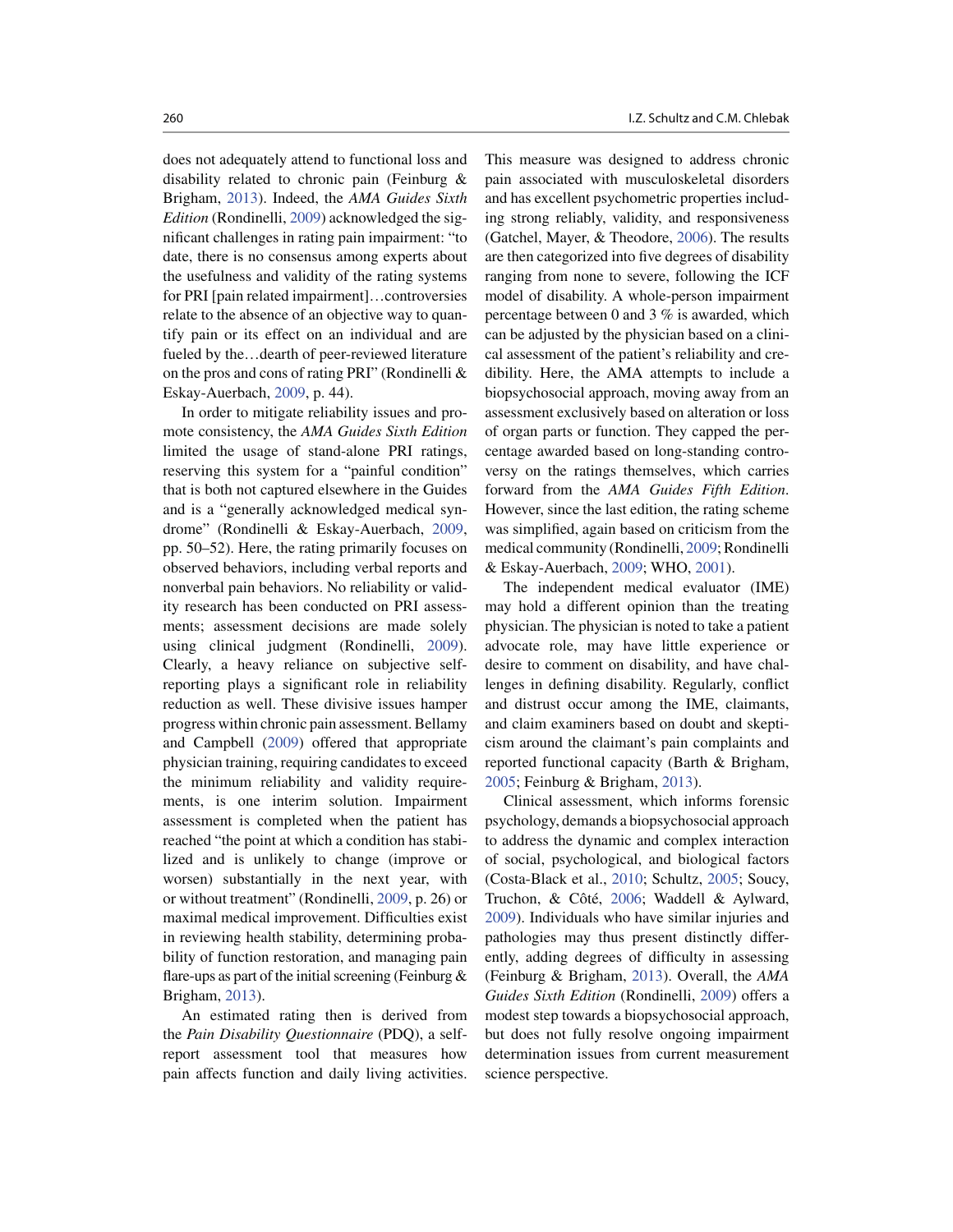### **DSM-Based Diagnostic Perspectives on Pain**

According to the *DSM-IV-TR* (APA, 2000), three types of chronic diagnosable pain conditions were postulated, two of them diagnosed as mental health disorders: *pain disorder associated*  with *psychological factors*, where *psychological* factors were judged to have a major role in the onset, severity, exacerbation, or maintenance of pain, and *pain disorder associated with both psychological factors and a general medical condition*, where both psychological factors and a general medical condition are judged to have important roles in the onset, severity, and exacerbation of pain. The third type of pain disorder, associated with a general medical condition, was considered to be a medical and not a mental disorder and thus not included in the *DSM-IV-TR* . These definitions and classification of pain disorder, although acknowledging an importance of both medical and psychological factors, were more consistent with the anachronistic mindbody Cartesian model of pain than with current advances in pain science and the inclusive IASP definition of pain. Clinicians in medicolegal settings struggled to diagnose chronic pain conditions using *DSM-IV-TR* classification because pain is best understood in a biopsychosocial framework and it is difficult, if at all possible, to diagnose a purely psychogenic or purely medically produced chronic pain condition. By default, pain disorder associated with both psychological factors and a general medical condition was therefore often selected as a diagnosis.

The newly published *DSM-5* (APA, 2013) subsumed chronic pain and pain disorders under a broad diagnostic umbrella called *somatic symptom disorder*. Individuals can be diagnosed with this disorder regardless of having a medical diagnosis (e.g., cancer, fibromyalgia, or spinal cord injury). The diagnostic criteria include (A) one or more somatic symptoms that are distressing or result in significant disruption of daily life; (B) excessive thoughts, feelings, and behaviors related to the somatic symptoms or associated health concerns as manifested by one of the following: (1) disproportionate and persistent thoughts about the seriousness of one's symptoms,

(2) persistently high level of anxiety about health or symptoms, and (3) excessive time and energy devoted to these symptoms or health concerns; and (C) the state of being symptomatic is persistent (typically more than 6 months). The diagnostic specifier, called "with predominant pain," is applied to individuals with a preponderance of pain symptoms. In addition, there are three levels of severity of this disorder, mild, moderate and severe, depending on which diagnostic criteria are fulfilled.

 Although the new diagnostic category does recognize the significance of psychosocial factors in pain, it places diagnosis of chronic pain primarily in the realm of mind and psychiatry, still not fully embracing the biopsychosocial model. The inclusion of pain (and other somatic) symptoms, regardless of diagnosis and medical etiology, in the context of psychopathology is controversial. Many patients with cancer, spinal cord injury, or complex acute and post-acute orthopedic injuries will meet the broad diagnostic criterion of "disproportionate and persistent thoughts about the seriousness of one's symptoms" (APA, 2013, p. 311). While it is unclear what "disproportionate" means, and against which norms this descriptor should be measured, the persistence of thinking of severe and potentially life-threatening pain (such as in cancer or neuropathic pain) is common among individuals with serious illness or disability. In this context, over-pathologizing the typical and expected pain experience and conceptualizing it as a mental disorder is an example of diagnostic threshold and construct validity issues with which *DSM-5* proponents have been struggling. Negative social and treatment implications of having been labeled as having "a diagnosable mental disorder," in addition to suffering due to severe and persistent pain arising from a diagnosable and known painproducing condition (which often warrants persistent thinking about it due to its pervasive, preoccupying, and disruptive nature), abound. As Young aptly put it, placing pain disorder among somatic disorders "leads to the types of problems that the *DSM-5* draft is trying to rectify in this regard. Clinicians still might gravitate away from it if they feel it is pejorative to the client.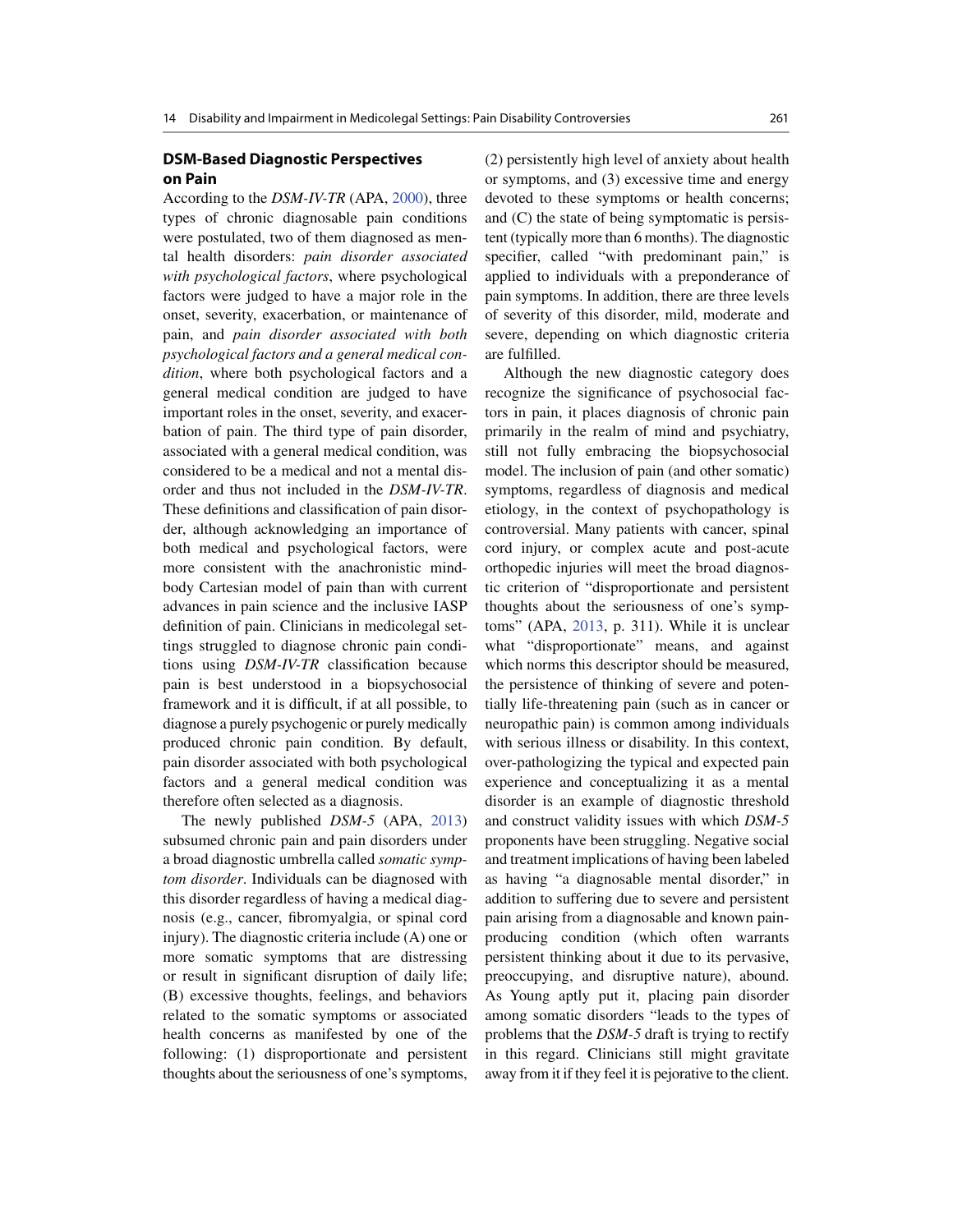Or, they might unjustly gravitate to it if they wish to emphasize that the patient's medically unexplained symptoms are emotional in their etiologies" (2010, p. 292).

 Future research and clinical applications will demonstrate the scope of the impact of the overinclusive nature of *somatic symptom disorder* diagnosis on future practice, policy, and empirical investigations, not only in the area of pain disability but in health sciences in general. In the meantime, clinicians are expected to exercise caution and thoroughly validate, qualify, and justify their diagnostic statements regarding *somatic symptom disorder* while actively de-biasing their opinions. Inter-rater reliability research for this diagnosis is highly recommended.

# **Prediction of Musculoskeletal Pain Disability: Searching for an Actuarial Formulae**

 For musculoskeletal pain, particularly back conditions, empirical, multivariate formulae that predict disability from early clinical signs have reached an impressive 80 % accuracy rate for return-to-work outcomes (Burton, Waddell, & Main, 2003; Linton et al., 2005; Schultz, Crook, Berkowitz, Milner, & Meloche, 2005; Schultz & Gatchel, 2005). Research barriers to advancement include cohort-sample makeup, outcome measure articulation, methodological issues, system- based barriers, heterogeneous follow-up measures, generalization problems to other settings, jurisdictions, and populations, and guideline flaws (Heymans et al.,  $2006$ ; Linton et al.,  $2005$ ; Soucy et al., 2006). For employment, rendering evidence-based expert opinions requires an understanding of age of injury onset, chronological age, longitudinal disability course, and psychosocial factors (Schultz, 2009). Hirsh, Molton, Johnson, Bombardier, and Jensen (2009) emphasized for another complex disability, spinal cord issues, the importance of the individual—no "one-size-fits-all" formula exists—and the inclusion of other elements such as cultural background, minority status, gender, and age in psychological injury, pain, and the field of law.

 Future work in disability determination will require inclusion of "nontraditional" psychological literature, such as counseling, community, health, and organizational psychology and related health disciplines such as nursing, vocational rehabilitation, occupational and rehabilitation medicine, and occupational therapy. Modifiable and nonmodifiable predictors of occupational disability are *both* individual and workplace oriented. A systematic review of these factors was provided in a study by White et al.  $(2013)$ . Despite empirical support for their significance and modifiability, most of the system-based factors predictive of disability are not covered in medicolegal disability determinations. Approaching psychological injury/pain cases with a transdisciplinary or interdisciplinary approach is recommended (Schultz, 2009).

# **Subjectivity, Malingering, and Motivational Issues in Pain Disability**

As described, significant pain assessment challenges exist. Within a medicolegal setting, this includes the subjective presentation of pain as defined by the IASP and the *AMA Guides Sixth* Edition (2011; Rondinelli, 2009), which contrasts to the demand for objective evidence by the court system, and the fact that most pain is unattributed to a medical cause (Dersh et al., 2005). Other issues include pain defying the biomedical model prevalent in law, the inability to classify pain as either a diagnosis or an injury, questions around if pain itself is a mental disorder, and challenges in interpreting and applying the pain disorder diagnosis using the psychiatrically based DSM-IV-TR (APA, 2000) and its over-inclusive successor, *DSM-5* (APA, 2013).

 These issues make many researchers, clinicians, and disability stakeholders suspicious of secondary gain and malingering. Researchers postulate that coping and motivational factors mediate disability and impairment (Roessler, 1989; Schultz & Brady, 2003). Coping processes, outcomes, and factors like avoidant coping and catastrophizing have significance as disability predictors (Dunn & Dougherty, 2005; Elliott, Kurylo, & Rivera, 2005; Heinemann, 1995;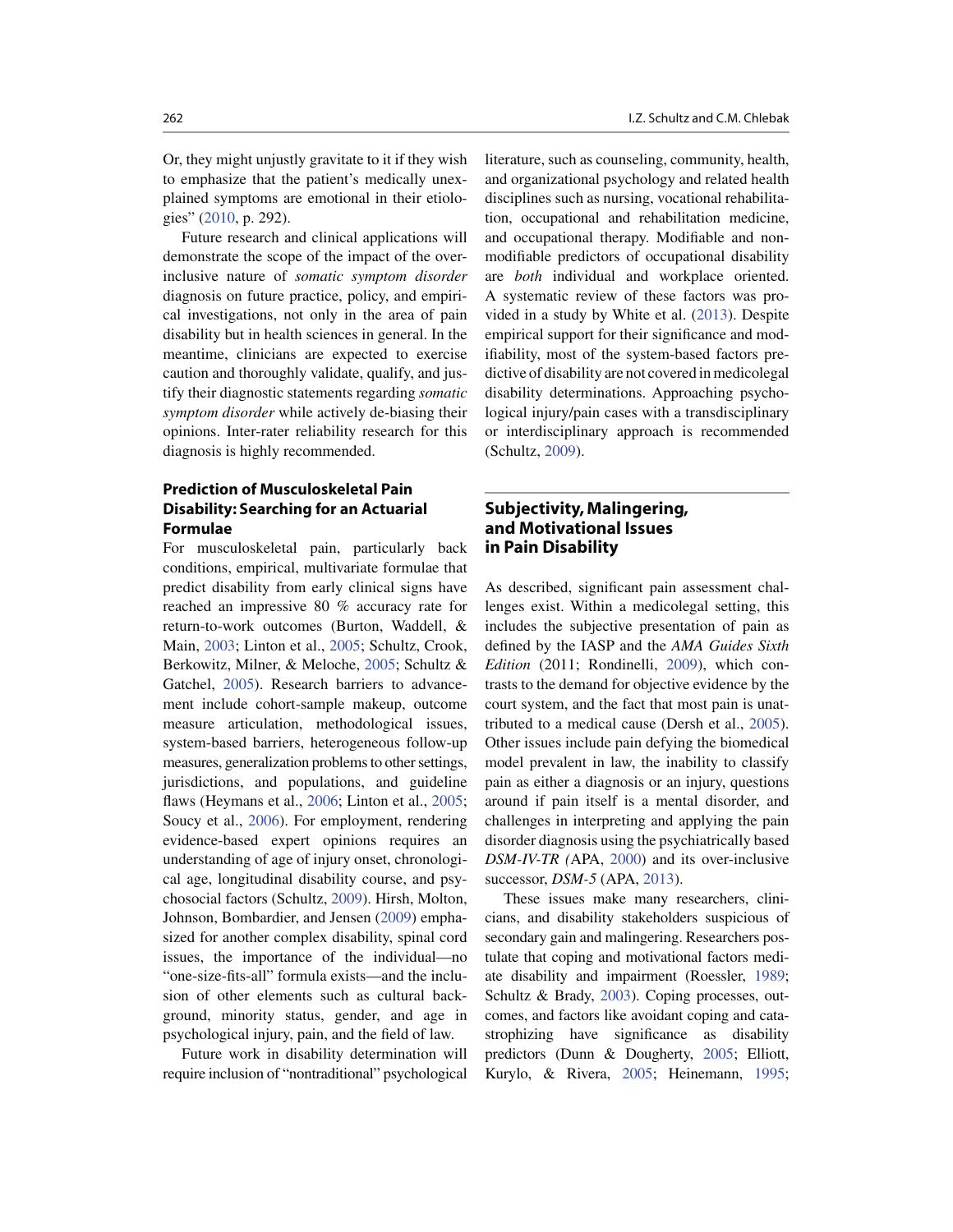Johnson, Zautra, & Davis, 2006; Schultz & Stewart, 2008; Wegener & Shertzer, 2006). More recent research demonstrated the importance of understanding the roles of *perception of injustice* (Sullivan, Feuerstein, Gatchel, Linton, & Pransky, 2005; Sullivan et al., 2008; Sullivan, Adams, & Ellis, 2013), *expectations of return to work* (Schultz et al., 2004, 2005), and the *perception of uncertainty* (Stewart, Polak, Young, & Schultz, 2012) in the development and maintenance of occupational disability and in disability prevention interventions. Unfortunately, these significant psychosocial predictors of disability, despite availability of research-based measurement tools, are not identified routinely within determination of disability (Schultz, 2009 ). On a positive note, in forensic neuropsychological assessments, determination of assessment validity and testing effort is considered a practice standard (Rohling & Boone, 2007), although methodology in this field continues to require further research and refinement.

Gain as a term implies benefit and, within the medicolegal arena, carries negative connotations, particularly the term secondary gain, often equated with financial gain (Choi et al., 2013). This oversimplification in conjunction with limited understanding of motivational concepts (Schultz, 2009), misinterpretation of constructs (Kennedy, 1946; Mendelson, 1994; Schultz et al., 2000 ), and the practice of interchangeably applying ill-defined, unsavory "code words" such as malingering, faking, subjective complaints, psychological overlay, exaggeration, illness behavior, lying, deception, and symptom magnification have produced significant challenges for the medicolegal field. The misinterpretation of secondary gain has been itself detrimental to developing important and accurate losses and gains motivational constructs associated with disability (Dersh et al., 2005; Fishbain, Cutler, Rosomoff, & Rosomoff, 1994; Kwan, Ferrari, & Friel, 2001; Leeman, Polatin, Gatchel, & Kishino, 2000).

 Psychological literature paints a more complex picture, identifying multiple types and layers of losses and gains experienced by an individual. As a start, however, losses are simply defined as a reduction of an individual's invested resources (Harvey,

 $2000$ ). Choi et al.  $(2013)$  conducted a literature review and summarized the losses into three levels: primary or initial losses (e.g., job loss, personal injury, loss of autonomy and independence, discrimination, and loss of roles), secondary losses or losses that develop from and can initiate primary losses (e.g., financial loss, loss of roles, self-esteem, autonomy, and capacity, community approval, work social relationships, meaningful relating to society through work, recreational activities, respect from those in helping professions and social network, anger and guilt from disability, social stigma, and new role being undefined and uncomfortable) (Dersh et al., 2005), and tertiary losses. These final losses are linked with an individuals' illness and is experienced by those other than the individual (e.g., financial hardship, increased responsibility and decreased autonomy, guilt, and stigmatization) (Choi et al., 2013).

 Gains are also subdivided into three categories: primary, secondary, and tertiary gains. Primary gains are achieved when a physical symptom reduces inner conflict, stress, or anxiety (e.g., chronic pain can mediate primary gains [Dersh et al., 2005]); secondary gains are created by others and received by an individual; and tertiary gains occur when others, such as significant others and health-care providers, carry on individual's symptoms (e.g., financial gain, decreased conflict, sympathy from others, increased dependency, gratification of altruistic needs, admiration from others, being viewed as "compassionate") (Choi et al., 2013; Ferrari & Kwan, 2001; Kwan et al., 2001).

 Secondary gains are often associated with financial gain with the medicolegal field and have both external and internal presentation. For the former, this includes aforesaid financial gain such as wage replacement; subsidies; and settlement; avoiding sex; holding a spouse in a marriage or relationship; protection from legal and other obligations such as probationary demands and childsupport payments; vocational retraining; skills upgrade; and job manipulation such as promotion; prevention of termination of layoff; and handling of work adjustment or human resources department difficulties. Internal secondary gains include dependence; anger towards stakeholders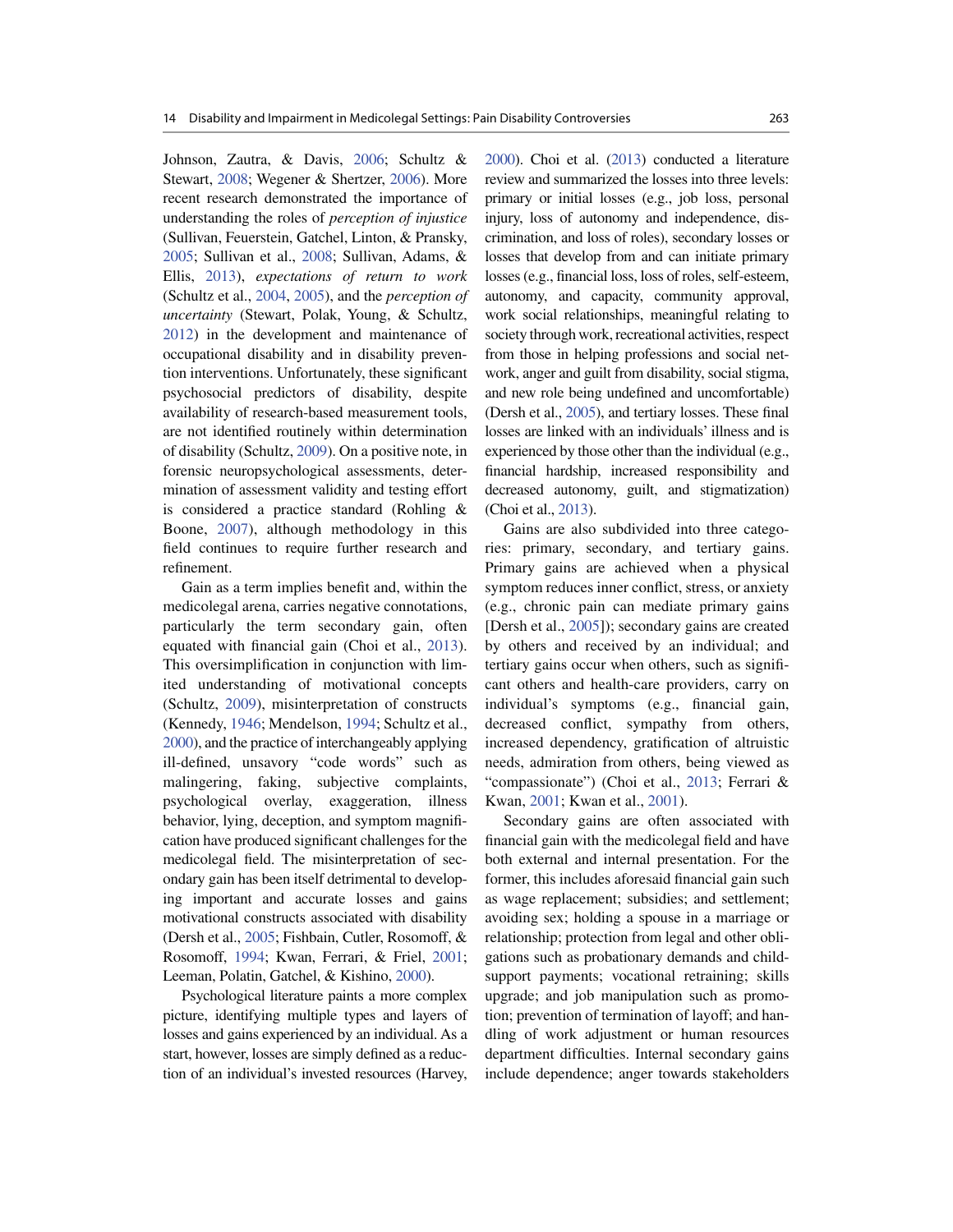such as the compensation or legal system, employer, or family; being taken care of; getting sympathy and concern from family and friends; getting "off the hook" from undesirable obligations; differing communication patterns compared to when healthy; drug use; and avoidance of social roles (Dersh et al., 2005).

 With chronic pain, secondary losses often outweigh secondary gains. In fact, although the gains may extend disability, the losses are often more powerful psychological factors (Worzer, Kishino, & Gatchel, 2009). Leeman et al. (2000) explained how losses can infiltrate all life areas, impacting social relationships, self-esteem, general world view, employment, financial stability, autonomy, and familial roles. The losses can trigger secondary emotional difficulties, such as anxiety and depression. No evidence suggests that secondary gains can be equated with malingering; resolving litigation or compensation issues does not reduce disability (Bellamy, 1997; Fishbain et al., 1994; Guest & Drummond, 1992; Mendelson, 1994; Norris & Watt, 1983). Poor prognosis in disability claims does not equate with secondary gains. Instead, research has linked it with sick-role reinforcement (Turk, 1997), reduced treatment responsiveness (Hadjistavropoulos, 2004), fear of disability, denial and guarding against getting well due to adversarial challenges (Bellamy, 1997), presence of psychiatric conditions, and patient-clinician relationship difficulties (Allaz et al., 1998).

 Researchers have named other impactful losses. Robinson, Gardner, and Luft (1993) documented contextual factors related to the losses, including compensation laws, socioeconomic and workplace factors, and mixed messages from physicians, IMEs, claims adjustors, attorneys, and employers. "Social iatrogenesis" was a term coined by Bellamy (1997) regarding disease production by well-intentioned social programs, symptom rationalization and somatization, and patient-physician relationships. Not surprisingly, research within the medicolegal context has extended to examining perceived justice and fairness within the legal system. Themes include linking disability determination with current understanding of the relationship between perceived injustice and disability; acknowledging further the impact of perceived justice on the compensation process; and encouraging legal professionals to observe for intangible psychosocial issues, particularly regarding breach of contract, and to ask psychologists to evaluate the same. A brief summary of current research is presented below.

Franche et al. (2009) developed and validated an assessment tool examining perceived injustice in relation to heightened disability and pain behavior. Four theoretical domains of justice, namely, procedural, informational, distributive, and interpersonal, underpin this measure. With further validation research using other populations and jurisdictions, this measure could be used in determining disability (Schultz, 2009). Sullivan et al. (2008), Sullivan, Davidson, Garfinkel, Siriapaipant, and Scott (2009) developed another measure of perceived justice. They reported that an increased perception of injustice is linked with more protective pain behaviors compared to a decreased injustice perception. This is regardless of physical task demands. Both authors postulated the significance of evaluating perceived injustice as a key predictor of disability and as a potential intervention target. Relatedly, Hayman (2009) argued that psychological injury and law have more to learn from third parties acting in bad faith and attorneys in regard to complicating the complainant's psychological outcomes after claim events. They discussed the evolution of law in acknowledging intangible losses, in particular mental distress from a contract breach between a disability insurer and claimant where the claimant has been wrongly denied benefits.

 Within the medicolegal context, malingering is often linked with secondary gain. In fact, malingering is associated with a small subset of individuals (i.e., 1.25–10.4 % [Fishbain, Cutler, Rosomoff, & Rosomoff, 1999]) engaged in exploitive behaviors for reward gain. This includes having a history of manipulative behaviors, presentation of life outside of the claim as orderly and "normal," and exhibiting noncompliance with treatment (but will attend all disability evaluations for the goal of claim validation) (Leeman et al., 2000 ; Robinson, Rondinelli, Scheer, & Weinstein, 1997). The *DSM-IV-TR* defined malingering as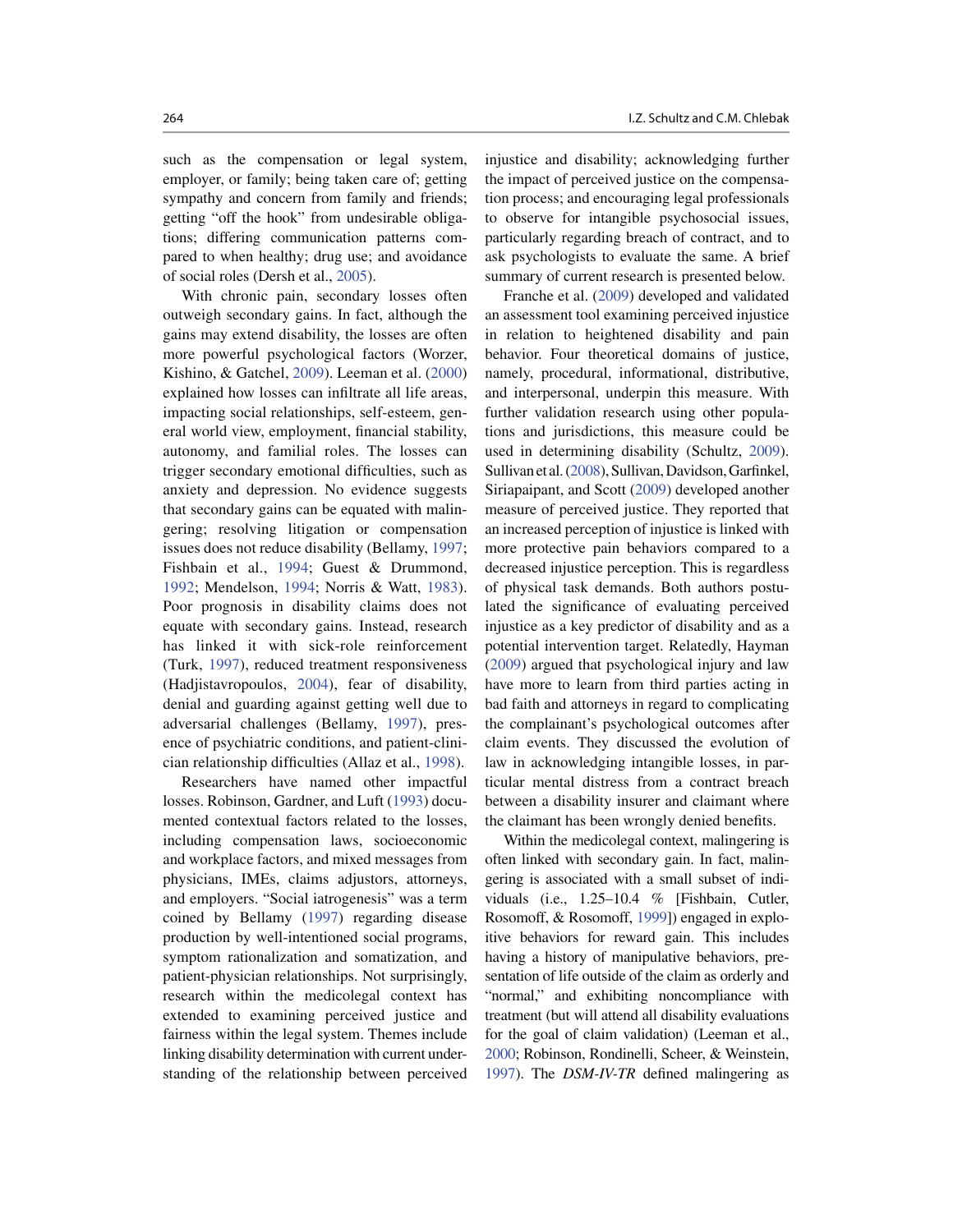"the *intentional* production of false or grossly exaggerated physical or psychological symptoms, *motivated* by external incentives" (p. 739) (emphasis added). The *DSM-5* included malingering under V-codes associated with the same category as before, now called nonadherence to medical treatment, and provides the same problematic and poorly validated diagnostic criteria as *DSM-IV-TR* : medicolegal context, discrepancy between the person's claimed stress or disability and the objective findings, lack of cooperation, and the presence of an *antisocial personality disorder* (APA, 2000, 2013 ). A related but broader issue is deception, understood as an attempt to induce in a perceiver a false judgment or belief by deliberately providing false information (Craig & Badali, 2004).

# **Issues in Assessing Secondary Gain and Malingering in Pain**

 Assessing for secondary gain and malingering pain is a complex and challenging clinical and medicolegal task with difficulties including:

- Secondary gain issues such as measurement difficulties due to its psychoanalytic origin, conflicting psychological theories, and abuse of term in forensic practice.
- Oversimplification of complex motivational processes, including isolating the gains from the losses, "partial" malingering, exaggeration, proving intentionality of behavior, and malingering being associated with self-deception.
- Usage of dichotomous, moralistic, and anachronistic thinking (i.e., malingerer versus "honest") occurs regularly in clinical and forensic settings. In fact, most individuals have secondary gains.
- Highly variable and often exaggerated base rates of malingering behavior (Fishbain et al., 1999).
- Research design difficulties such as a paid simulation design versus using actual individuals that malinger, claim status used as a proxy for malingering, equating unreliable effort in testing with malingering, and lack of control for non-malingering factors that impact effort

(e.g., fatigue, pain, ADHD, dissociation, and seizures).

- Lack of empirical evidence for most methods of malingering detection (with the possible exclusion of isokinetic testing as demonstrated by Fishbain et al. (1999)); methods lacking evidentiary support include facial expressions, grip strength, isometric techniques, clinical examination methods, and forced choice methods.
- No evidence for the association between Waddell signs and secondary gain and malingering (Fishbain Cutler, Rosomoff, & Rosomoff, 2003 , 2004 ). In fact, the signs were developed to determine good outcome from surgery, not to detect malingering (Feinburg & Brigham, 2013).

 In addition, practice in this area, due to its construct validity and empirical support issues, in the context of polarization and politicization of opinions, continues to be prone to clinicians' bias in assessment. This problem is often associated with an assessor's confirmatory bias (a tendency to support an initial hypothesis) and a fundamental attribution error (a tendency to attribute observed individual behavior to a person rather than situation or the interaction between a person and situation), and a host of other cognitive and potentially also cultural biases. It is important to use systematic measures to de-bias high-stakes pain disability assessments, by the generation and exploration of alternative hypotheses, delayed judgment, maintaining detailed case notes and observations, the use of multimethod approaches, and the application of complex clinical conceptualizations to avoid case simplification and premature termination of assessment (APA Task Force on Guidelines for Assessment and Treatment of Persons with Disabilities 2012; Sandoval, 1998).

# **Knowledge Mobilization in Pain Malingering: Examples of Challenges of Translating Research into Practice**

Bianchini, Greve, and Glynn (2005) proposed five potentially promising criteria for diagnosing malingering-related pain disability.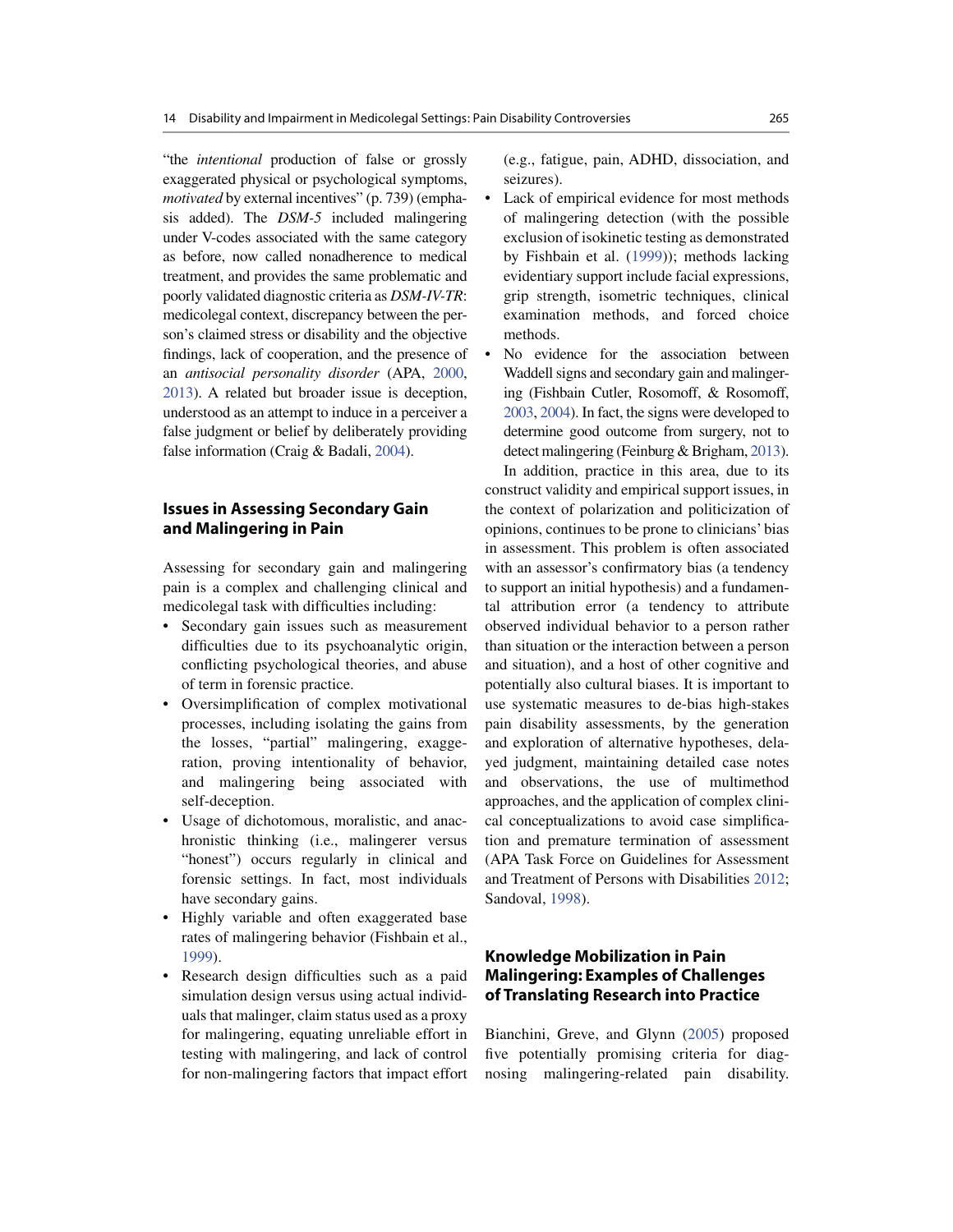They recommended examining evidence for  $(A)$  significant external incentives;  $(B)$  physical evaluation; (C) cognitive/perceptual examination (neuropsychological testing); (D) self-report; and (E) behavior meeting criteria B, C, and D, not fully accounted for by other psychiatric, neurologic, or developmental factors. Strengths of this approach include attempts to operationalize malingering, standardize assessment, and stimulate research and use of qualifiers such as "probable," "definite," and "possible." This approach shows superiority to the *AMA Guides Sixth Edition* assessment protocol, which nearly exclusively relies on subjective reporting methods using nonempirically validated methods. This extends to the five assessment factors offered for physicians to consider in assessment of malingering and effort issues, namely, (1) congruency with established conditions, (2) consistency over time and situation, (3) consistency with anatomy and physiology (recommending Waddell's signs, known to be an unreliable source for assessing secondary gain issues, as a tool, and suggestions towards inclusion of other factors such as cultural considerations in the assessment), (4) interobserver agreement from relatives and other professionals, and (5) "inappropriate" illness behavior (Rondinelli, 2009 , pp. 38–39). Despite promise with Bianchini et al.'s (2005) approach, though, weaknesses hamper this method. They include criterion C (neuropsychological testing), not having proven relevancy for pain evaluation, no empirical basis or psychometric data to support the criterion, bias and judgment error possibilities in the "discrepancies" assessment, and the extreme complexity in clinical administration of the assessment, which impacts reliability (i.e., the more complex clinical judgment required, the lower the reliability of measurement). Surveillance sample problems (i.e., no norms, context recognition, or randomization [samples of convenience used]), difficulties with representativeness of observations, outdoor activities, and ignoring of pain and distress variability pose another issue. Other weaknesses include no built-in bias removal methodology, use of a simplified concept of malingering

(i.e., yes or no), controversies around the Fake Bad Scale (FBS) on the *Minnesota Multiphasic Personality Inventory* (MMPI-II) (Butcher, Gass, Cumella, Kally, & Williams, 2008), and unresolved issues of intentionality measurement.

 Caution concerning judgments of deception or malingering in pain is warranted, as explained by Craig and Badali (2004), following evidenceinformed considerations:

- No specific markers are identified; the task requires judgment of the pattern of evidence.
- People can be successful in both exaggerating and suppressing evidence of pain.
- Judgments of deception require a judgment of conscious intent.
- Specific signs associated with deception often are observed in honest people.
- Absence of physical pathology consistent with self-report is only suggestive.
- Lack of treatment adherence is commonplace among honest people.
- Self-report is vulnerable to bias.
- Nonverbal behavior can be dissimulated, but self-monitoring is less rigorous.
- Distinction between evidence-based and speculative observations needs to be recognized.
- Financial compensation is not invariably linked to pain-related disability.
- Neither demographic nor personality characteristics predict pain deception.
- Unclear symptom presentation typifies some painful conditions and some honest people.
- Psychometric scales addressing credibility are not specific to lying about pain.
- Inconsistencies during assessment are not unique to those engaged in deception.
- Medically incongruent pain behavior is not specific to deception.
- Confidence in complex judgments is usually unrelated to detection accuracy.

 Understanding these important considerations in clinical forensic assessment of musculoskeletal pain and in disability determination is bound to improve their methodological standards and make them more science based, objective, and biasfree. Inclusion of this body of knowledge in training of future and current pain impairment and disability assessors is paramount.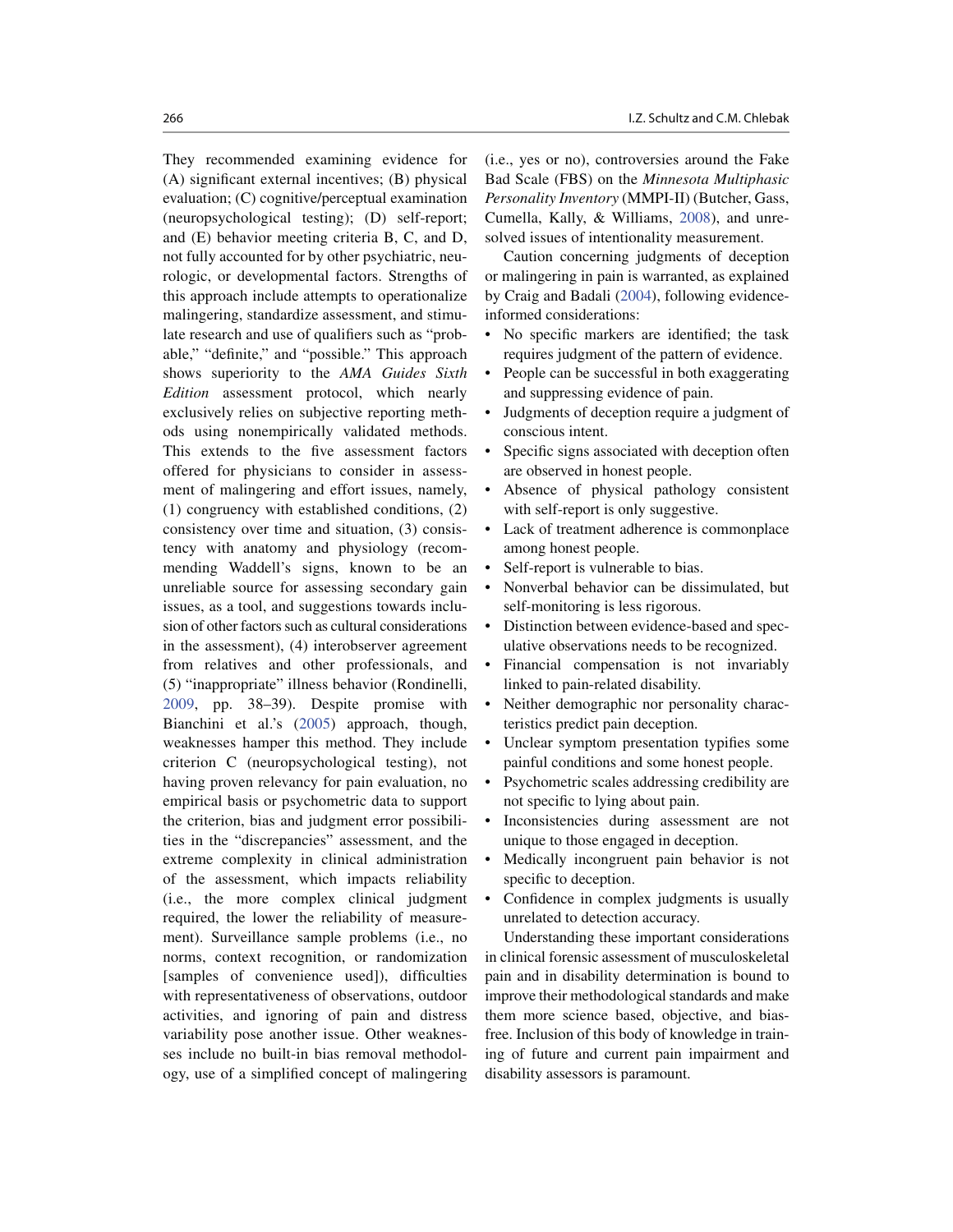# **Best Practices on Assessment of Malingering and Effort Issues in Pain Disability**

 Research evidence supports a number of best practices to help mitigate the significant challenges in assessing malingering and effort issues in pain disability, as delineated below:

- Assess all motivational factors. This includes primary, secondary, and tertiary gains and losses involved in disability claims and the relationships among them. Include an economy of gains and losses. Perceived secondary and tertiary losses, for example, might enable disability particularly when the losses increase feelings of helpless and hopelessness. An individuals' motivation to return to work is assumed to increase as secondary losses outweigh secondary gains (with the converse applicable as well) (Choi et al., 2013).
- Use a multimethod approach. That is to say: observe verbal and nonverbal cues over time; review a full range of records; analyze test results; use tests of symptom validity and validity scales on known emotional status measures (ensure that tests have good psychometric properties and are fair with respect to disability type, gender, age, ethnicity, and cultural factors); as well as review qualitative patterns and collateral data.
- Never rely on single source of evidence or salient data.
- Apply bias removal techniques before rendering an opinion (Sandoval, 1998). Use complex case formulation, delay judgment, and generate alternative hypotheses.
- Do not diagnose malingering unless proof of intentional falsification of symptoms is present.
- Do not use "code words" to imply possible exaggeration or malingering without actually saying so directly and presenting evidence to support it.

 These recommended evidence-informed practices, which are quite universal across health professions involved in these determinations, would benefit from inclusion in newly developed training and licensing programs for medicolegal

evaluators of musculoskeletal pain and disability. Furthermore, the actual assessment of motivational factors in pain, often casually performed in current clinical practice, deserves words of caution. This assessment area constitutes the most challenging and error-prone part of any pain disability or impairment assessment, and it requires a thorough knowledge of current construct validity issues, psychosocial research base (with its limitations), and psychometrically sound instruments. Clinicians without specialized training in this field, who provide direct or oblique opinions on these matters, are vulnerable to assessment validity problems and violation of professional and ethical standards of practice.

### **Conclusions: Towards the Future**

 Medicolegal controversies in diagnosis, assessment, and determination of musculoskeletal pain-related impairment and disability continue despite recent research advances and proliferation of new science-based methodological approaches within the context of ongoing validation and the refinement of the biopsychosocial model of pain disability. These ongoing issues are best addressed with the advancement of knowledge and research in the field, together with prompt knowledge mobilization to reach clinicians-users in forensic practice contexts. Existing clinical and evidentiary gap areas include:

- Standardization of musculoskeletal pain assessment, validity, reliability, and fairness of utilized diagnostic and predictive methodologies (including AMA Guides, *DSM-5*, and various pain assessment and test protocols) in musculoskeletal pain.
- Balancing idiosyncratic clinical and empirically based procedures; effectiveness of de-biasing approaches.
- Risk for disability determination formulae for different contexts, populations, and types of musculoskeletal pain.
- Balancing sensitivity and specificity in empirical predictive models of disability.
- Complexity of the relationship between painrelated impairment and disability.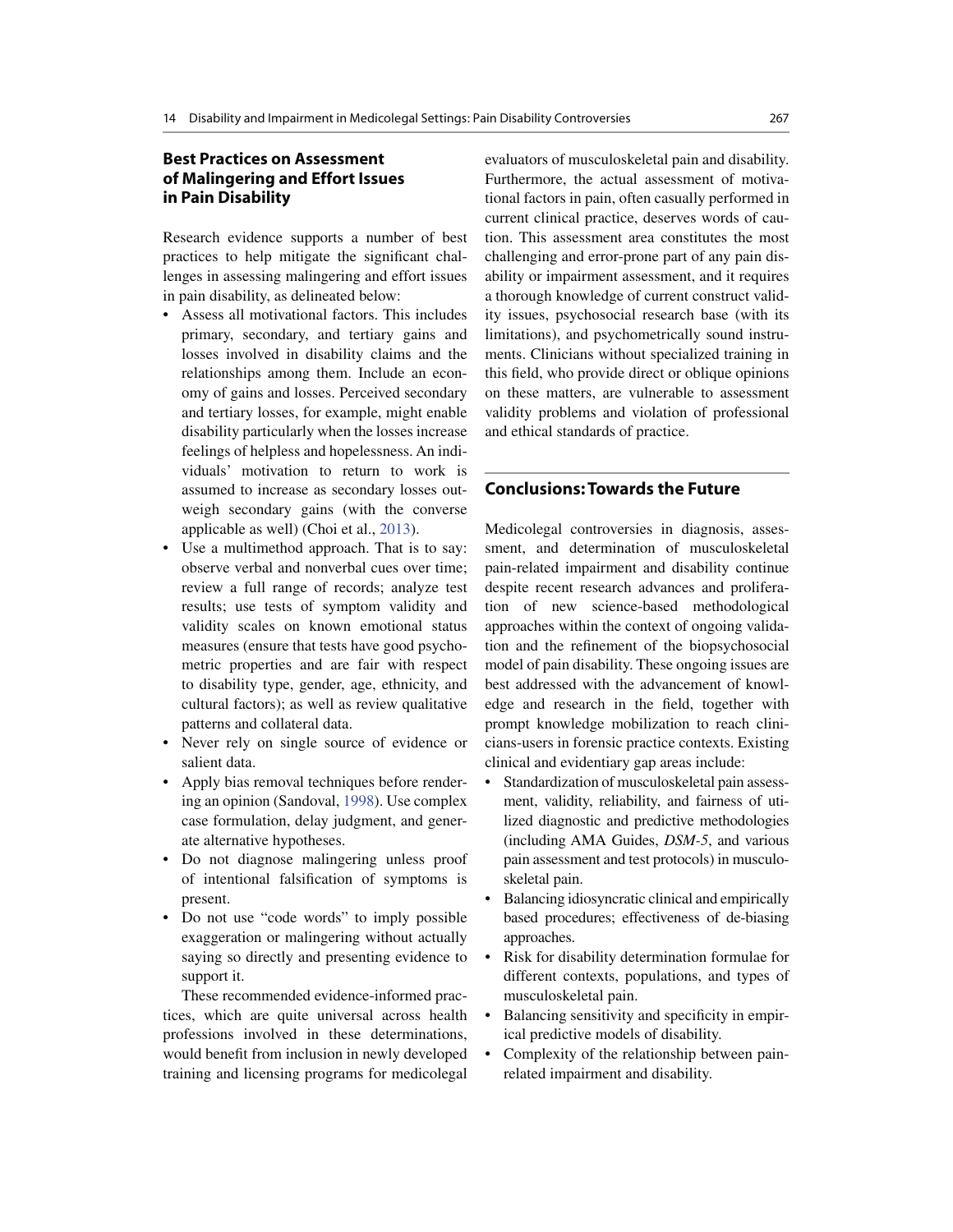• Inclusion of contextual factors, such as occupational demands and supports and other environmental/system factors, together with implementation of construct- and evidencesupported methodology in the assessment of effort, malingering, and economy of primary, secondary, and tertiary gains and losses.

 Forensic psychologists particularly are challenged with translating conceptual, research, and methodological advances regarding psychosocial factors associated with musculoskeletal pain disability to the medicolegal practice. Difficulties include the inclusion of an appropriate balance between: (1) individual psychosocial predictors of pain disability, such as beliefs, expectations, coping, catastrophizing, perception of uncertainty and perception of injustice, fear and avoidance of movement, and pain behavior, such as guarding, and (2) quantitative and qualitative assessment data and job, workplace, and other system- related factors (e.g., Schultz & Stewart, 2008; White et al., 2013).

 Since the introduction of the then revolutionary IASP definition of pain 15 years ago, knowledge in the field of pain and pain disability has accumulated rapidly. Now, both pain scientists and clinicians may be ready for an empirically and conceptually informed update of the definition of pain that would facilitate its operationalization. Forensic practice, theory, and research in the musculoskeletal pain field does require a consistent and updated definition of pain in order to eliminate disconnection areas among them and to advance valid, reliable, and fair diagnostic and prognostic approaches.

 Pain disability stakeholders, including individuals with pain, justice and compensation systems, health-care and rehabilitation systems, policymakers, and employers and unions ultimately have a vested interest in improved translation of science to practice in the field. This is despite differing definitions of disability and social and economic agendas. As physicians, psychologists, occupational therapists, and vocational rehabilitation professionals share similar conceptual and methodological challenges in the medicolegal context, multidisciplinary approaches to knowledge-translation efforts and development of evidence-informed practice guidelines will be beneficial.

#### **References**

- Allaz, A., Vannotti, M., Desmeules, J., Piguet, V., Celik, Y., Pyroth, O., et al. (1998). Use of the label 'litigation neurosis' in patients with somatoform pain disorder. *General Hospital Psychiatry, 20, 91-97.*
- Altman, B. (2001). Disability definitions, models, classification schemes, and applications. In G. L. Albrecht, K. D. Seelman, & M. Bury (Eds.), *Handbook of disability studies* . Thousand Oaks, CA: Sage Publications.
- American Medical Association. (1993). *Guides to the evaluation of permanent impairment* (4th ed.). Chicago: AMA Press.
- American Psychiatric Association. (2000). *Diagnostic and statistical manual of mental disorders* (4th ed., text rev.). Washington, DC: Author.
- American Psychiatric Association. (2013). *Diagnostic and statistical manual of mental disorders* (5th ed.). Washington, DC: Author.
- American Psychological Association Task Force on Guidelines for Assessment and Treatment of Persons with Disabilities. (2012). Guidelines for assessment of and intervention with persons with disabilities. *American Psychologist, 67* (1), 43–62.
- Americans with Disabilities Act of 1990, 42 U.S.C.A. § 12101 *et seq* . (West 1993).
- Amick, B. C., III, Rogers, W. H., Malspies, S., Bungay, K., & Cynn, D. (2001). The Work Limitations Questionnaire. *Medical Care*, 39(1), 72-85.
- Atkinson, R. L. (2009). Assessment of pain in the AMA6 Guides. *ANZ Journal of Surgery, 79* (Suppl. 1), A53.
- Barth, R. J. (2009a). Examinee-reported history is not a credible basis for clinical or administrative decision making. AMA Guides Newsletter, Sept-Oct.
- Barth, R. J. (2009b). A historical review of complex regional pain syndrome in the "Guides Library". *AMA*  Guides Newsletter, Nov-Dec.
- Barth, R. J., & Brigham, C. R. (2005). Who is in the better position to evaluate, the treating physician or an independent examiner? AMA Guides Newsletter, Sept–Oct.
- Beck, K. A., & Schultz, I. Z. (2000). *Translating psychological impairment into occupational disability ratings: A decision making model* (Research Report). Vancouver, Canada: Workers' Compensation Board of British Columbia.
- Bellamy, R. (1997). Compensation neurosis: Financial reward for illness as nocebo. *Clinical Orthopaedics, 336* , 94–106.
- Bellamy, N., & Campbell, J. (2009). A selective critical but constructive desktop appraisal of the American Medical Association Guides to the Evaluation of Permanent Impairment (AMA 6). *International*  Journal of Disability Management Research, 4(2), 27–51.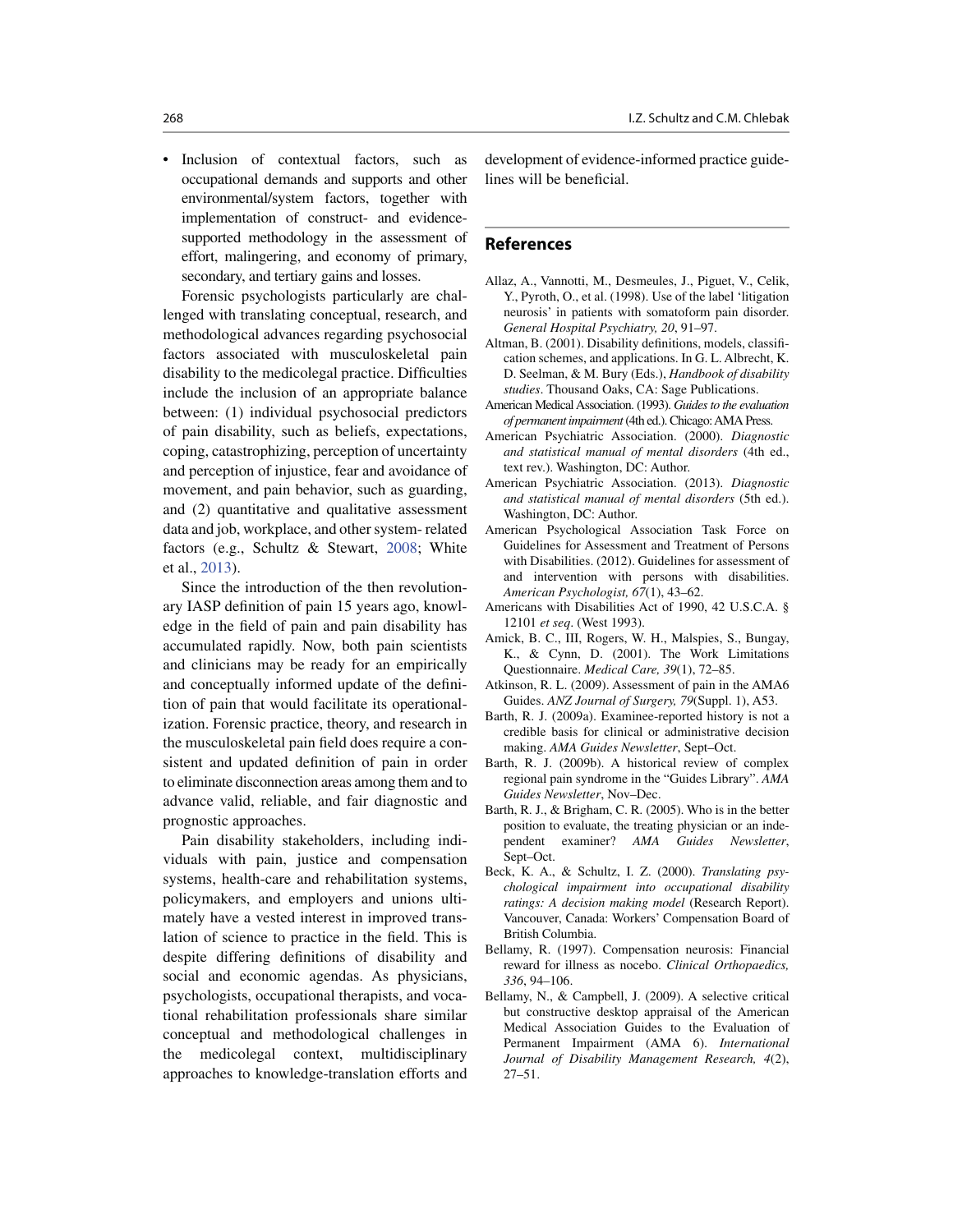- Bergner, M., Bobbitt, R. A., Carter, W. B., & Gilson, B. S. (1981). The sickness impact profile: development and final revision of a health status measure. *Medical Care, 19* , 787–805.
- Bianchini, K. J., Greve, K. W., & Glynn, G. (2005). On the diagnosis of malingered pain-related disability: Lessons from cognitive malingering research. *The Spine Journal, 5* , 404–417.
- Bickenbach, J. E., Chatterji, S., Badley, E. M., & Ustin, T. B. (1999). Models of disablement, universalism and the international classification of impairments, disabilities and handicaps. *Social Science and Medicine, 48* , 1173–1187.
- Boorse, C. (1975). On the distinction between disease and illness. *Philosophy and Public Affairs, 5* , 49.
- Boorse, C. (1977). Health as a theoretical concept. *Philosophy and Science, 44* , 542.
- Brandt, E. N., & Pope, A. M. (Eds.). (1997). *Enabling America: Assessing the role of rehabilitation science and engineering* . Washington, DC: National Academy Press.
- Broderick, J. E., Schwartz, J. E., Vikingstad, G., Pribbernow, M., Grossman, S. S., & Stone, A. A. (2008). The accuracy of pain and fatigue items across different reporting periods. *Pain, 139* , 146–157.
- Burton, G., Waddell, A. K., & Main, C. (2003). *Screening to identify people at risk of long-term incapacity for work: A conceptual and scientific review. London:* Royal Society of Medicine Press.
- Butcher, J. N., Gass, C. S., Cumella, E., Kally, Z., & Williams, C. L. (2008). Potential for bias in MMPI-2 assessments using the Fake Bad Scale (FBS). *Psychological Injury and Law, 1* (13), 191–209.
- Cherry, D., Burt, C., & Woodwell, D. (2001). *National ambulatory medical care survey: 1999 summary* (advanced data from vital and health statistics, no. 322). Hyattsville, MD: National Center on Health Statistics.
- Choi, Y., Asih, S. R., & Polatin, P. B. (2013). Understanding motivation to return to work: The economy of gains and losses. (Manuscript submitted for publication).
- Cocchiarella, L., & Andersson, G. B. J. (Eds.). (2000). *Guides to the evaluation of permanent impairment* (5th ed.). Chicago: American Medical Association Press.
- Comer, J. S., Olfson, M., & Mojtabai, R. (2010). National trends in children and adolescent psychotropic polypharmacy in office-based practice, 1996–2007. Journal *of the American Academy of Child and Adolescent Psychiatry, 49* (10), 1001–1010.
- Costa-Black, K. M., Loisel, P., Anema, J. A., & Pransky, G. (2010). Back pain and work. *Best Practice & Research. Clinical Rheumatology, 24* , 227–240.
- Craig, K. D., & Badali, M. A. (2004). Introduction to the special series on the detection of pain deception and malingering. *Clinical Journal of Pain*, 20, 377-382.
- DePoy, E., & Gilson, S. F. (2004). *Rethinking disability: Principles for professional and social change* . Belmont, CA: Thomson/Brooks/Cole.
- Dersh, J., Polatin, P., Leeman, G., & Gatchel, R. (2005). Secondary gains and losses in the medicolegal setting.

In I. Z. Schultz & R. J. Gatchel (Eds.), *Handbook of complex occupational disability claims* (pp. 421–443). New York: Springer.

- Dunn, D. S., & Dougherty, S. B. (2005). Prospects for a positive psychology of rehabilitation. *Rehabilitation Psychology, 50* (3), 305–311.
- Elliott, T. R., Kurylo, M., & Rivera, P. (2005). Positive growth following acquired physical disability. In C. R. Snyder & S. J. Lopez (Eds.), *Handbook of positive psychology* (pp. 687–699). New York: Oxford University Press.
- Engel, G. (1977). The need for a new medical model: A challenge in biomedicine. *Science, 196* , 129–136.
- Feinburg, S. D., & Brigham, C. R. (2013). Assessing disability in the pain patient. In T. R. Deer, M. S. Leong, A. Buvanendran, V. Gordin, P. S. Kim, S. J. Panchal, & A. L. Ray (Eds.), *Comprehensive treatment of chronic pain by medical, interventional, and integrative approaches* (pp. 1031–1043). New York: Springer.
- Ferrari, R., & Kwan, O. (2001). The no-fault flavor of disability syndromes. *Medical Hypotheses, 56* (1), 77–84.
- Fine, M., & Asch, A. (1988). Disability beyond stigma: Social interaction, discrimination, and activism. *Journal of Social Issues, 44* , 3–21.
- Fishbain, D. A., Cutler, R. B., Rosomoff, R. S., & Rosomoff, H. L. (1994). The problem-oriented psychiatric examination of the chronic pain patient and its application to the litigation consultation. *Clinical Journal of Pain, 10(1), 28-51.*
- Fishbain, D. A., Cutler, R., Rosomoff, H. L., & Rosomoff, R. S. (1999). Chronic pain disability exaggeration/ malingering and submaximal effort research. *Clinical Journal of Pain, 15* (4), 244–274.
- Fishbain, D. A., Cutler, R., Rosomoff, H. L., & Rosomoff, R. S. (2003). Chronic pain disability exaggeration/ malingering and submaximal effort research. In I. Z. Schultz & D. O. Brady (Eds.), *Psychological injuries at trial* . Chicago: American Bar Association.
- Fishbain, D. A., Cutler, R., Rosomoff, H. L., & Rosomoff, R. S. (2004). Is there a relationship between nonorganic physical findings (Waddell signs) and secondary gain/malingering? *Clinical Journal of Pain*, 20(6), 399–408.
- Forst, L., Friedman, L., & Chukwu. A. (2010). Reliability of the AMA Guides to the Evaluation of Permanent Impairment. *Journal of Environmental Medicine, 52*(12), 1201–1203.
- Franche, R.-L., Severin, C. N., Lee, H., Hogg-Johnson, S. H., Hepburn, C. G., Vidmar, M., et al. (2009). Perceived justice of compensation process for returnto- work: Development and validation of a scale. Psychological Injury and Law, 2(3-4), 225-237.
- Gatchel, R. J., Mayer, T. C., & Theodore, B. R. (2006). The Pain Disability Questionnaire: Relationship to one-year functional and psychosocial rehabilitation outcomes. *Journal of Occupational Rehabilitation, 16*(1), 75–94.
- Gilson, B. S., Gilson, J. S., Bergner, M., Bobbitt, R. A., Kressel, S., Pollard, W. E., et al. (1975). The sickness impact profile: Development of an outcome measure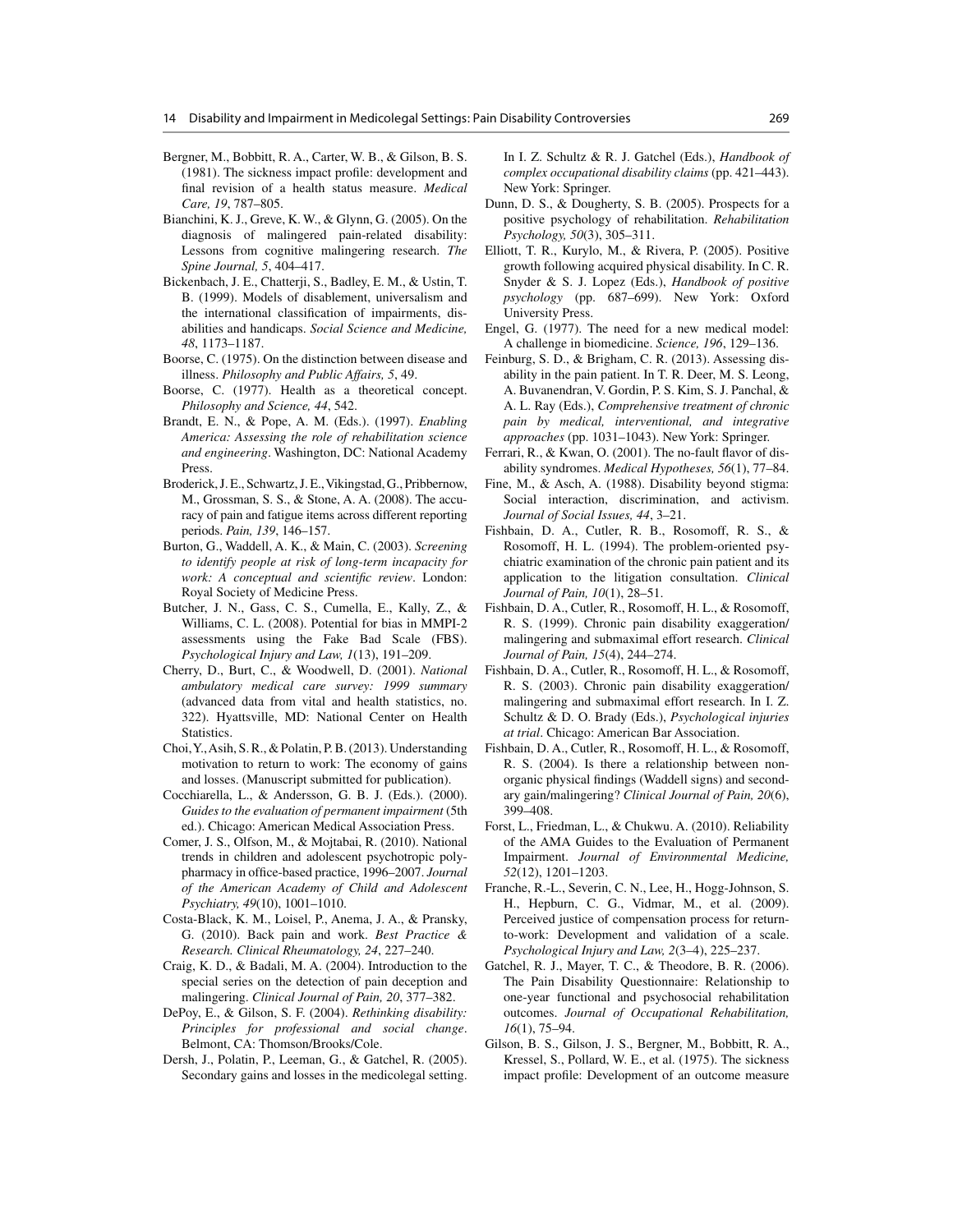of health care. *American Journal of Public Health, 65* , 1304–1310.

- Gladwin, C. H. (1989). *Ethnographic decision tree modeling .* Newbury Park, CA: Sage Publications.
- Gnam, W. H. (2005). The prediction of occupational disability related to depressive and anxiety disorders. In I. Z. Schultz & R. J. Gatchel (Eds.), *Handbook of complex occupational disability claims: Early risk identification, intervention, and prevention* (pp. 371– 384). New York: Springer.
- Guest, G., & Drummond, P. (1992). Effect of compensation on emotional state and disability in chronic back pain. *Pain, 48* (2), 125–130.
- Hadjistavropoulos, T. (2004). Ethics for psychologists who treat, assess and/or study pain. In T. Hadjistavropoulos & K. D. Craig (Eds.), *Pain: Psychological perspectives* (pp. 327–344). Mahwah, NJ: Lawrence Erlbaum Associates.
- Halpern, A. S., & Fuhrer, M. J. (1984). *Functional assessment in rehabilitation* . Baltimore: Paul H. Brooks.
- Harvey, J. (2000). *Give sorrow words: Perspectives on loss and trauma* . Philadelphia: Brunner/Mazel.
- Hayman, F. E. (2009). Damages for mental distress and bad faith in disability claims. *Psychological Injury and Law, 2* (3–4), 248–253.
- Heinemann, A. W. (1995). Measures of coping and reaction to disability. In L. A. Cushman & M. Scherer (Eds.), *Psychological assessment in medical rehabilitation* (pp. 39–90). Washington, DC: American Psychological Association.
- Heymans, M. W., de Vet, H. C. W., Knol, D. L., Bongers, P. M., Koes, B. W., & van Mechelen, W. (2006). Workers' beliefs and expectations affect return to work over 12 months. *Journal of Occupational Rehabilitation, 16* , 685–695.
- Hing, E., Cherry, D. K., & Woodswell, D. A. (2006). *National ambulatory medical care survey: 2004 summary* (advanced data from vital and health statistics, no. 374). Hyattsville, MD: National Center on Health Statistics.
- Hirsh, A. T., Molton, I. R., Johnson, K. L., Bombardier, C. H., & Jensen, M. P. (2009). The relationship of chronological age, age at injury, and duration of injury to employment status in individuals with spinal cord injury. *Psychological Injury and Law, 2(3-4)*, 199–204.
- Imrie, R. (2004). Demystifying disability: A review of the International Classification of Functioning, Disability and Health. *Sociology of Health & Illness, 26* , 287–305.
- International Association for the Study of Pain, Subcommittee on Taxonomy (IASP) (2011). *Classifi cation of chronic pain: Descriptions of chronic*  pain syndromes and definitions of pain terms (2nd ed., revised). Retrieved from http://www.iasp-pain.org/ Content/NavigationMenu/Publications/FreeBooks/ Classification\_of\_Chronic\_Pain/default.htm.
- Johnson, L. M., Zautra, A. J., & Davis, M. C. (2006). The role of illness uncertainty on coping with fibromyalgia symptoms. *Health Psychology, 25* (6), 696–703.
- Kennedy, F. (1946). The mind of the injured worker: Its effect on disability. *Compensation Medicine*, 1, 19-24.
- Knauf, M. T., Schultz, I. Z., (2013). Models of return to work for musculoskeletal disorders: An update. In R. J. Gatchel & I. Z. Schultz (Eds.), *Handbook of musculoskeletal disorders in the workplace.* New York: Springer.
- Kwan, O., Ferrari, R., & Friel, J. (2001). Tertiary gain and disability syndromes. *Medical Hypotheses, 57* (4), 459–464.
- Leeman, G., Polatin, P. B., Gatchel, R. J., & Kishino, N. (2000). Managing secondary gain in patients with pain-associated disability: A clinical perspective. *Journal of Workers Compensation, 9* (4), 25–44.
- Lerner, D., Amick, B., Rogers, W. H., Malspeis, S., Bungay, K., & Cynn, D. (2001). The Work Limitations Questionnaire. *Medical Care, 39* , 72–85.
- Linton, S. J. (2001). Occupational psychological factors increase the risk for back pain: A systematic review. *Journal of Occupational Rehabilitation, 11* , 53–66.
- Linton, S. J., Gross, D., Schultz, I. Z., Main, C. J., Côté, P., Pransky, G., et al. (2005). Prognosis and the identification of workers risking disability: Research issues and directions for future research. *Journal of Occupational Rehabilitation, 15* , 459–474.
- Lutz, B. J., & Bowers, B. J. (2007). Understanding how disability is defined and conceptualized in the literature. In A. E. Dell Orto & P. W. Power (Eds.), *The psychological and social impact of illness and disability* (5th ed., pp. 11–21). New York: Springer.
- Mendelson, G. (1994). Chronic pain and compensation issues. In P. D. Wall & R. Melzack (Eds.), *Textbook of pain* (3rd ed., pp. 1387–1400). New York: Churchill Livingstone.
- Meyerson, L. (1988). The social psychology of disability: 1948 and 1988. *Journal of Social Issues, 44* , 173.
- Mojtabai, R., & Olfson, M. (2008). National trends in psychotherapy by office-based psychiatrists. Archives *of General Psychiatry, 65* (8), 962–970.
- Mojtabai, R., & Olfson, M. (2011). Proportion of antidepressants prescribed without a psychiatric diagnosis is growing. *Health Affairs, 30* (8), 1434–1442.
- Norris, S., & Watt, I. (1983). The prognosis of neck injuries resulting from rear-end vehicle collisions. *Journal of Bone Joint Surgery, 65* (B), 608–611.
- Olkin, R., & Pledger, C. (2003). Can disability studies and psychology join hands? *American Psychologist, 58* (4), 296–304.
- Peterson, D. B. (2011). *Psychological aspects of function*ing, disability, and health. New York: Springer Publishing Company.
- Peterson, D., & Paul, H. (2009). Using the international classification of functioning, disability  $&$  health (ICF) to conceptualize disability and functioning in psychological injury and law. *Psychological Injury and Law, 2* (3–4), 205–214.
- Picavet, H. S., & Schouten, J. S. (2003). Musculoskeletal pain in the Netherlands: Prevalences, consequences and risk groups, the DMC(3)-study. *Pain, 102* $(1-2)$ , 167–178.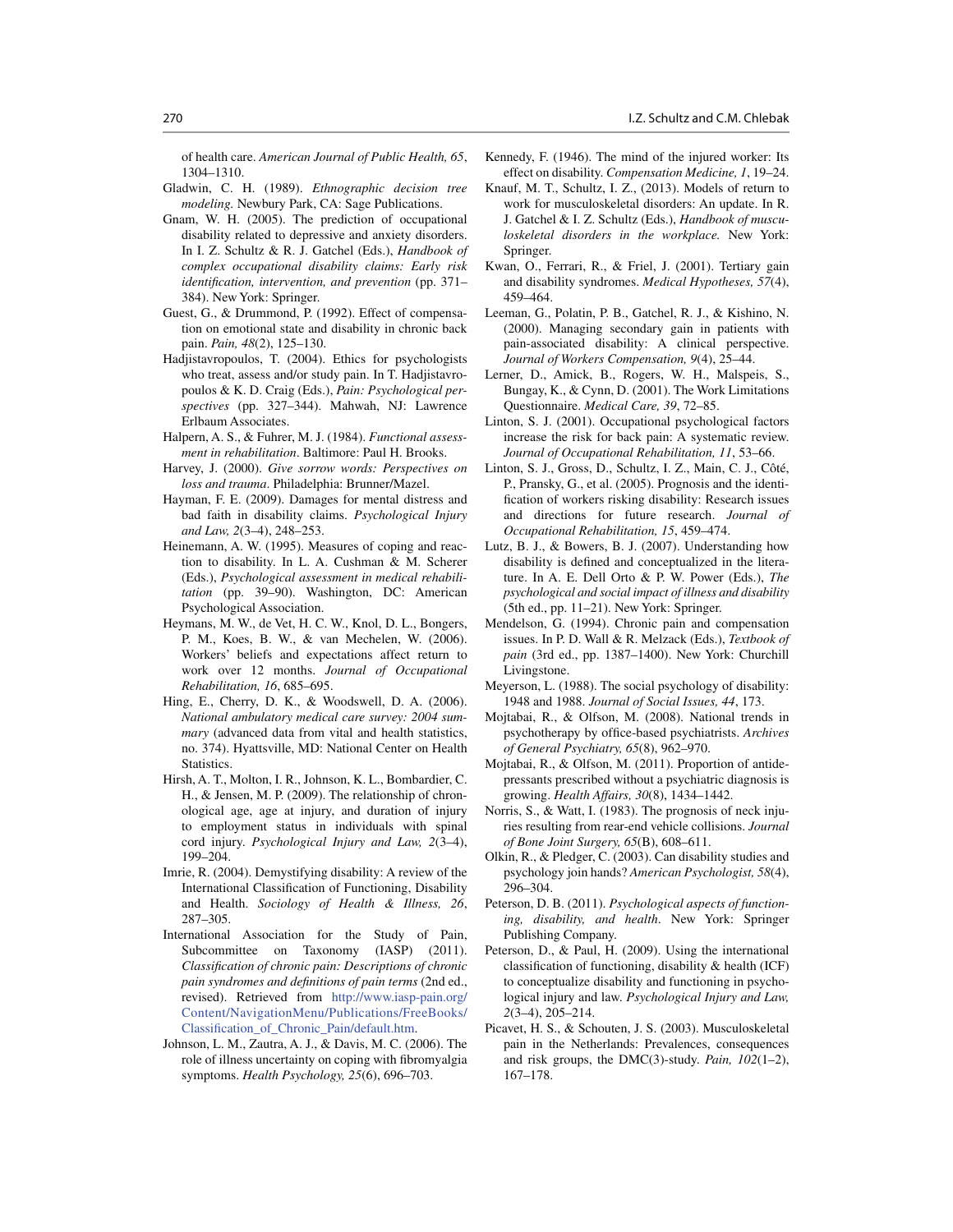- Pope, A. M., & Tarlov, A. R. (1991). *Disability in America: Toward a national agenda for prevention* . Washington, DC: National Academy Press.
- Praemer, A., Furner, S., & Rice, D. (1999). *Musculoskeletal conditions in the United States* . Rosemont, IL: American Academy of Orthopaedic Surgeons.
- Pransky, G., Gatchel, R. J., Linton, S. J., & Loisel, P. (2005). Improving return to work research. *Journal of Occupational Rehabilitation, 15* , 453–457.
- Robinson, J. C., Gardner, L. B., & Luft, H. S. (1993). Health plan switching and anticipated increased medical care utilization. *Medical Care, 31* (1), 42–51.
- Robinson, J. P., Rondinelli, R. D., Scheer, S. J., & Weinstein, S. M. (1997). Industrial rehabilitation medicine. 1. Why is industrial rehabilitation medicine unique? *Archives of Physical & Medical Rehabilitation, 78* (3 Suppl.), S3–S9.
- Robinson, J. P., Turk, D. C., & Loeser, J. D. (2004). Pain, impairment, and disability in the AMA Guides. *Journal of Law, Medicine, and Ethics, 32* , 315–326.
- Roessler, R. T. (1989). Motivational factors influencing return to work. *Journal of Applied Rehabilitation Counseling, 20* , 14–17.
- Rohling, M. L., & Boone, K. B. (2007). Future directions in effort assessment. In K. B. Boone (Ed.), *Assessment of feigned cognitive impairment: A neuropsychological perspective* (pp. 453–469). New York: Guilford.
- Rondinelli, R. D. (Ed.). (2009). *Guides to the evaluation of permanent impairment* (6th ed., revised). Chicago: American Medical Association Press.
- Rondinelli, R. D. (2010). Commentary on reliability of AMA Guides to the Evaluation of Permanent Impairment. *Journal of Environmental Medicine, 52* (12),1204–1205.
- Rondinelli, R. D., & Eskay-Auerbach, M. (2009). *Transition to the AMA Guides Sixth: Guides to the evaluation of permanent impairment* (6th ed.). Chicago: AMA Press.
- Sandoval, J. (1998). Critical thinking in test interpretation. In J. Sandoval, C. L. Frisby, K. F. Geisinger, J. D. Scheuneman, & J. R. Grenier (Eds.), *Test interpretation and diversity: Achieving equity in assessment* (pp. 31–50). Washington, DC: American Psychological Association.
- Schultz, I. Z. (2005). Impairment and occupational disability in research and practice. In I. Z. Schultz & R. J. Gatchel (Eds.), *Handbook of complex occupational*  disability claims: Early risk identification, interven*tion and prevention* (pp. 25–41). New York: Springer.
- Schultz, I. Z. (2008). Disentangling the disability quagmire in psychological injury: Part 1—Disability and return to work: Theories, methods, and applications. Psychological Injury and Law, 1, 94-102.
- Schultz, I. Z. (2009). Determining disability: New advances in conceptualization and research. *Psychological Injury and Law, 2(3-4), 199-204.*
- Schultz, I. Z., & Brady, D. O. (2003). *Psychological injuries at trial* . Chicago: American Bar Association.
- Schultz, I. Z., & Chlebak, C. M. (2013). Bridging the gap: Evidence-informed best practices for injured workers in critical musculoskeletal and mental health disabilities. (Manuscript submitted for publication).
- Schultz, I. Z., Crook, J., Berkowitz, J., Milner, R., & Meloche, G. R. (2005). Predicting return to work after low back pain injury using the psychosocial risk for occupational disability instrument: A validation study. Journal of Occupational Rehabilitation, 15(3), 365–376.
- Schultz, I. Z., Crook, J., Fraser, K., & Joy, P. W. (2000). Models of diagnosis and rehabilitation in musculoskeletal pain-related occupational disability. *Journal of Occupational Rehabilitation, 10* , 271–293.
- Schultz, I. Z., Crook, J., Meloche, G. R., Berkowitz, J., Milner, G. R., & Zuberbier, O. A. (2004). Psychosocial factors predictive of occupational low back disability: Towards development of return to work model. *Pain, 107* , 77–85.
- Schultz, I. Z., & Gatchel, R. J. (2005). Research and practice directions in risk for disability prediction and early intervention. In I. Z. Schultz & R. J. Gatchel (Eds.), *Handbook of complex occupational disability claims: Early risk identification, intervention, and prevention* (pp. 523–540). New York: Springer.
- Schultz, I. Z., Krupa, T., & Rogers, S. E. (2011). Best practices in accommodating and retaining persons with mental health disabilities: Answered and unanswered questions. In I. Z. Schultz & E. S. Rogers (Eds.), *Work accommodation and retention in mental health* (pp. 445–466). New York: Springer.
- Schultz, I. Z., & Stewart, A. M. (2008). Disentangling the disability quagmire in psychological injury: Part 1—Evolution of disability models: Conceptual, methodological and forensic practice issues. *Psychological Injury and Law, 1,* 103–121.
- Schultz, I. Z., Stowell, A. W., Feuerstein, M., & Gatchel, R. J. (2007). Models of return to work for musculoskeletal disorders. *Journal of Occupational Rehabilitation, 17* , 327–352.
- Schultz, I. Z., Winter, A., Milner, R., Zuberbier, O., Krupa, T., et al. (2007). *Towards best evidence- informed workplace practices for job accommodations for persons with mental health disabilities: Integration of evidence* . Unpublished manuscript.
- Schultz, I. Z., Winter, A., & Wald, J. (2011). Evidentiary support for best practices in job accommodation in mental health: Employer-level interventions. In I. Z. Schultz & E. S. Rogers (Eds.), *Work accommodation and retention in mental health* (pp. 409–424). New York: Springer.
- Shriver, M. D., Anderson, C. M., & Proctor, B. (2001). Evaluating the validity of functional behavior assessment. *School Psychology Review, 30(2)*, 180–192.
- Smart, J. F. (2001). *Disability, society, and the individual* . Austin, TX: Pro-Ed.
- Smart, J. F., & Smart, D. W. (2007). Models of disability: Implications for the counseling profession. In A. E. Dell Orto & P. W. Power (Eds.), *The psychological and social impact of illness and disability* (5th ed., pp. 75–100). New York: Springer.
- Soucy, I., Truchon, M., & Côté, D. (2006). Work-related factors contributing to chronic disability in low back pain. *Work*, 26, 313-326.